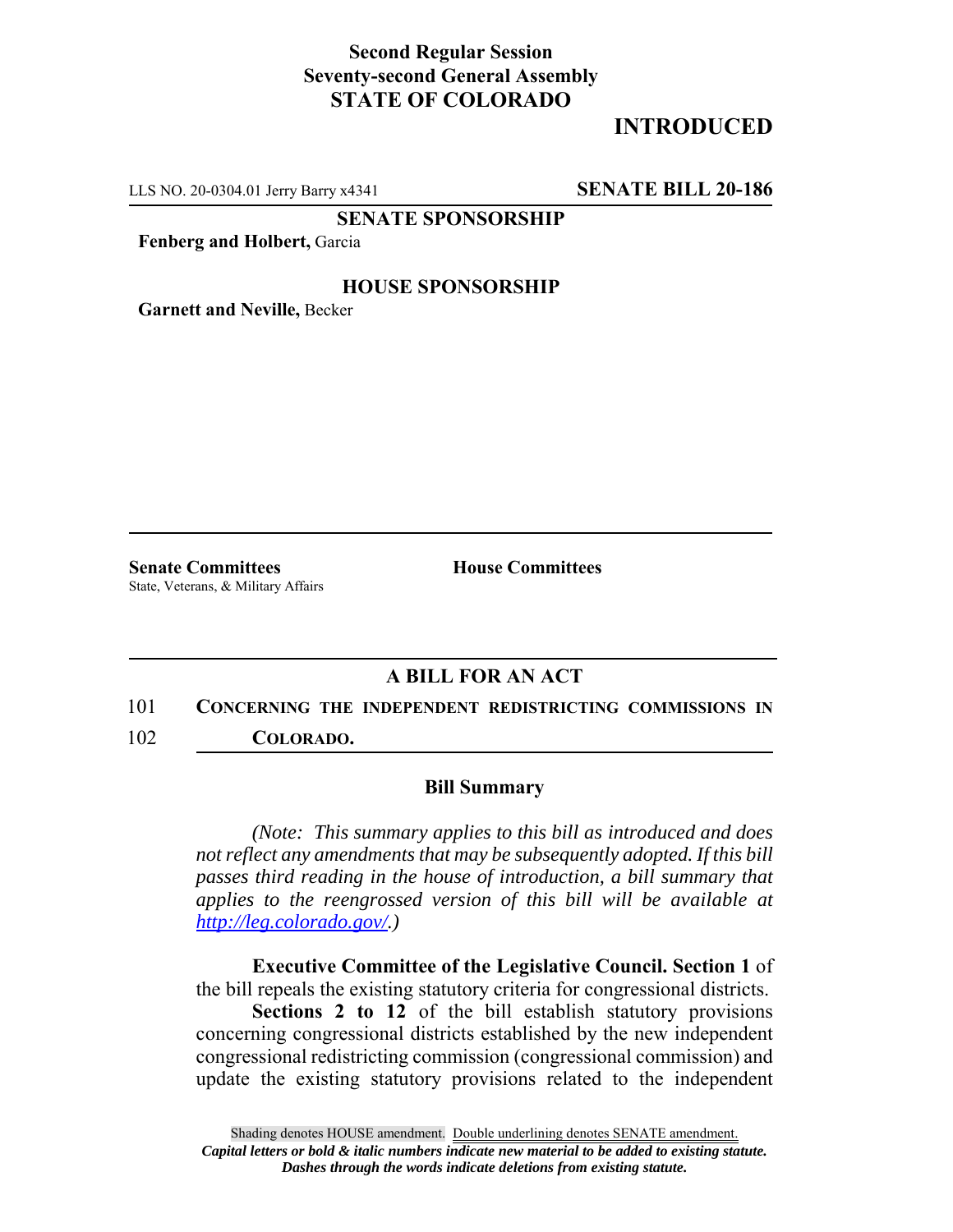legislative redistricting commission (legislative commission), including:

- Stating the general assembly's intent that the commissions apply the correct federal citation to the "Voting Rights Act of 1965" rather than the incorrect citation contained in the Colorado constitution;
- ! Requiring the legislative commission to designate which year an election for each senate district takes place and to specify from which district a new senator is elected when there is a vacancy in a senatorial district;
- ! Requiring the commissions to provide maps of the proposed and final congressional and legislative districts to county clerks, the Colorado supreme court, and the secretary of state;
- ! Requiring boards of county commissioners to approve new precinct boundaries and to notify the secretary of state and major party chairs of the new precinct boundaries;
- ! Specifying how the secretary of state may correct a redistricting plan if an approved plan fails to include property in any district, includes property in more than one district, or splits a residential parcel;
- ! Specifying that the boundaries of a district approved in a redistricting plan do not change if there is a change in a county or municipal boundary; and
- ! Requiring the secretary of state to provide maps of districts to candidates.

**Section 13** of the bill repeals outdated provisions that prohibited the state from using population figures adjusted through statistical sampling for redistricting and requires the commissions to use the total population used by the federal census bureau in reapportioning the seats in congress.

**Sections 14 to 17** of the bill make conforming amendments to update the statutes on the redistricting account in the legislative cash fund, the "Colorado Open Records Act", and duties of county commissioners to reflect the congressional and legislative commissions.

**Sections 18 to 24** of the bill contain nonstatutory provisions relating to the congressional and legislative commissions as required by the state constitution, including:

- ! Appointing nonpartisan staff to assist the commissions;
- ! Directing staff to prepare forms for and review applications from persons interested in serving on the commissions and assisting the panels of retired justices and judges who appoint members of the commissions;
- ! Assembling the necessary hardware, software, and information necessary for the commissions and nonpartisan staff to redistrict congressional and legislative districts; and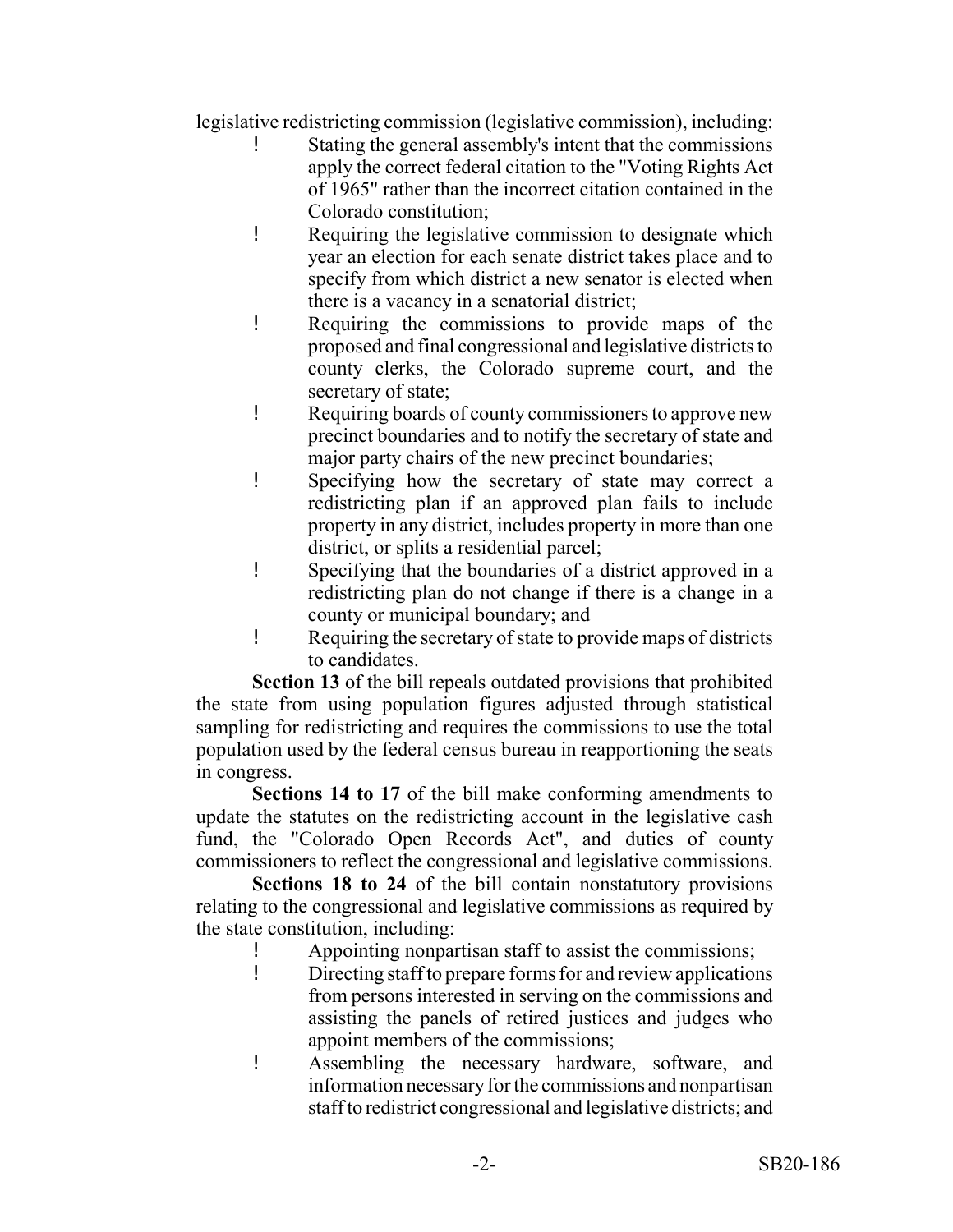! Establishing the necessary procedures for the judicial panels, commissions, and nonpartisan staff to receive a per diem and reimbursement of expenses.

 **SECTION 1.** In Colorado Revised Statutes, **repeal** 2-1-102 as follows: **2-1-102. Neutral criteria for judicial determinations of congressional districts.** (1) In determining whether one or more of the congressional districts established in accordance with section 44 of article V of the state constitution are lawful and in adopting or enforcing any change to any such district, courts: (a) Shall utilize the following factors: (I) A good faith effort to achieve precise mathematical population 11 equality between districts, justifying each variance, no matter how small, 12 as required by the constitution of the United States. Each district shall consist of contiguous whole general election precincts. Districts shall not overlap. (II) Compliance with the federal "Voting Rights Act of 1965", in particular 42 U.S.C. sec. 1973; and (b) May, without weight to any factor, utilize factors including but 18 not limited to: (I) The preservation of political subdivisions such as counties, cities, and towns. When county, city, or town boundaries are changed, 21 adjustments, if any, in districts shall be as prescribed by law. (II) The preservation of communities of interest, including ethnic, cultural, economic, trade area, geographic, and demographic factors; 24 (III) The compactness of each congressional district; and

*Be it enacted by the General Assembly of the State of Colorado:*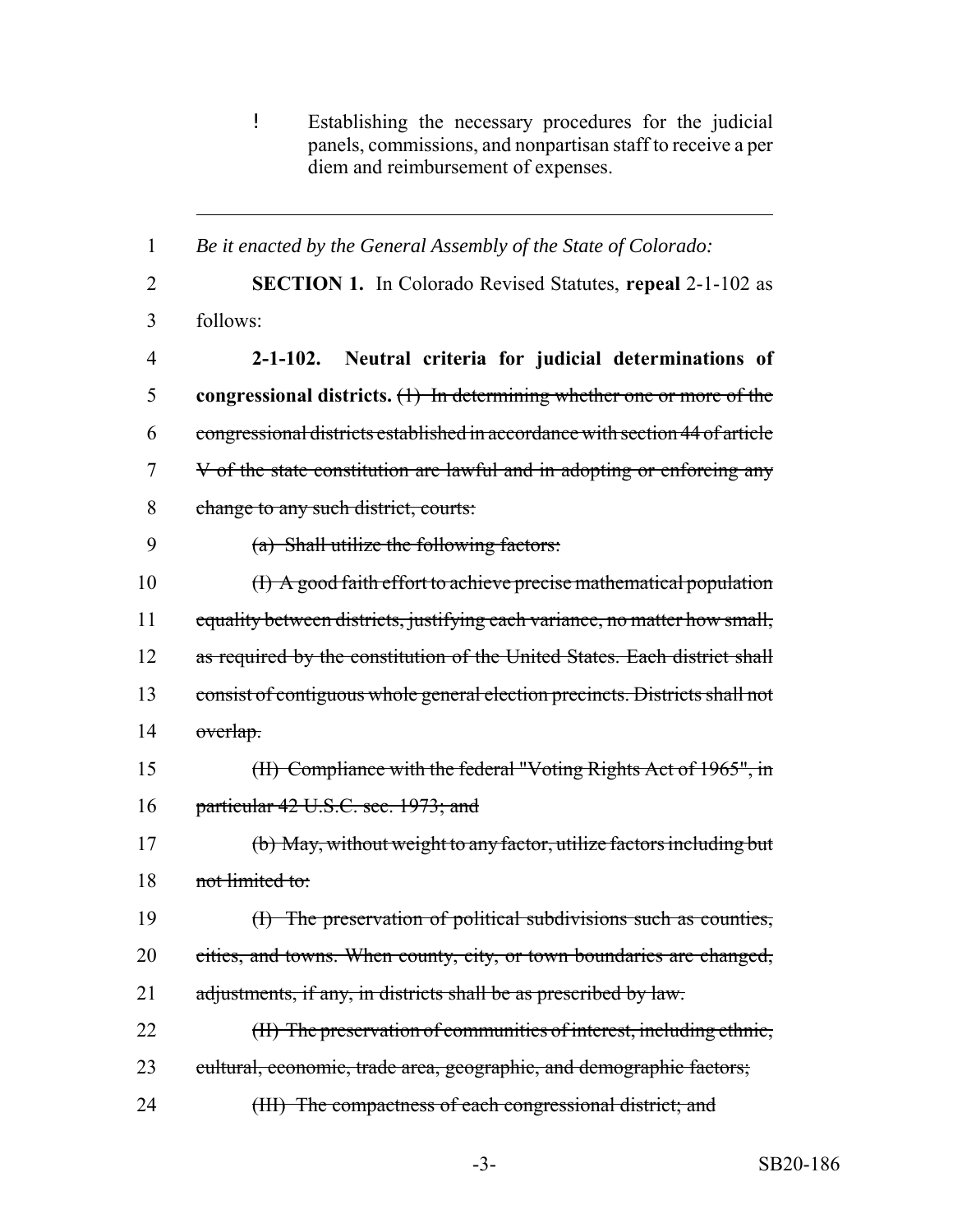(IV) The minimization of disruption of prior district lines. **SECTION 2.** In Colorado Revised Statutes, **add** 2-1-101.5, 2-1-103, 2-1-104, 2-1-105, 2-1-106, 2-1-107, 2-1-108, and 2-1-109 as follows:

 **2-1-101.5. Definitions.** AS USED IN THIS ARTICLE 1, UNLESS THE CONTEXT OTHERWISE REQUIRES:

 (1) "CONGRESSIONAL COMMISSION" MEANS THE INDEPENDENT CONGRESSIONAL REDISTRICTING COMMISSION CREATED PURSUANT TO 9 SECTION 44 OF ARTICLE V OF THE STATE CONSTITUTION.

 (2) "MAJOR POLITICAL PARTY" MEANS ONE OF THE TWO LARGEST POLITICAL PARTIES AS DETERMINED BY THE NUMBER OF REGISTERED ELECTORS WITH EACH POLITICAL PARTY ACCORDING TO VOTER REGISTRATION DATA PUBLISHED BY THE SECRETARY OF STATE FOR THE EARLIEST DAY IN JANUARY OF THE YEAR IN WHICH MEMBERS OF THE CONGRESSIONAL COMMISSION ARE APPOINTED.

 (3) "VOTING RIGHTS ACT OF 1965" MEANS THE FEDERAL STATUTE, 17 CODIFIED AT 52 U.S.C. SEC. 10301 ET SEQ., AS REFERRED TO IN THE BALLOT MEASURE ADOPTED BY VOTERS IN 2018 TO ADD SECTION 48.1 (1)(b) TO ARTICLE V OF THE STATE CONSTITUTION.

 **2-1-103. Citation for federal "Voting Rights Act of 1965" - legislative declaration.** (1) THE VOTERS OF COLORADO CONSIDERED AND OVERWHELMINGLY APPROVED LEGISLATIVELY REFERRED MEASURES AT THE 2018 GENERAL ELECTION TO ESTABLISH BALANCED COMMISSIONS TO SET DISTRICT LINES FOR BOTH THE UNITED STATES HOUSE OF REPRESENTATIVES AND THE COLORADO GENERAL ASSEMBLY.

26 (2) THE VOTERS WERE AWARE THAT AMONG THE PROTECTIONS PROVIDED BY THESE REFERRED MEASURES WAS THE INCORPORATION OF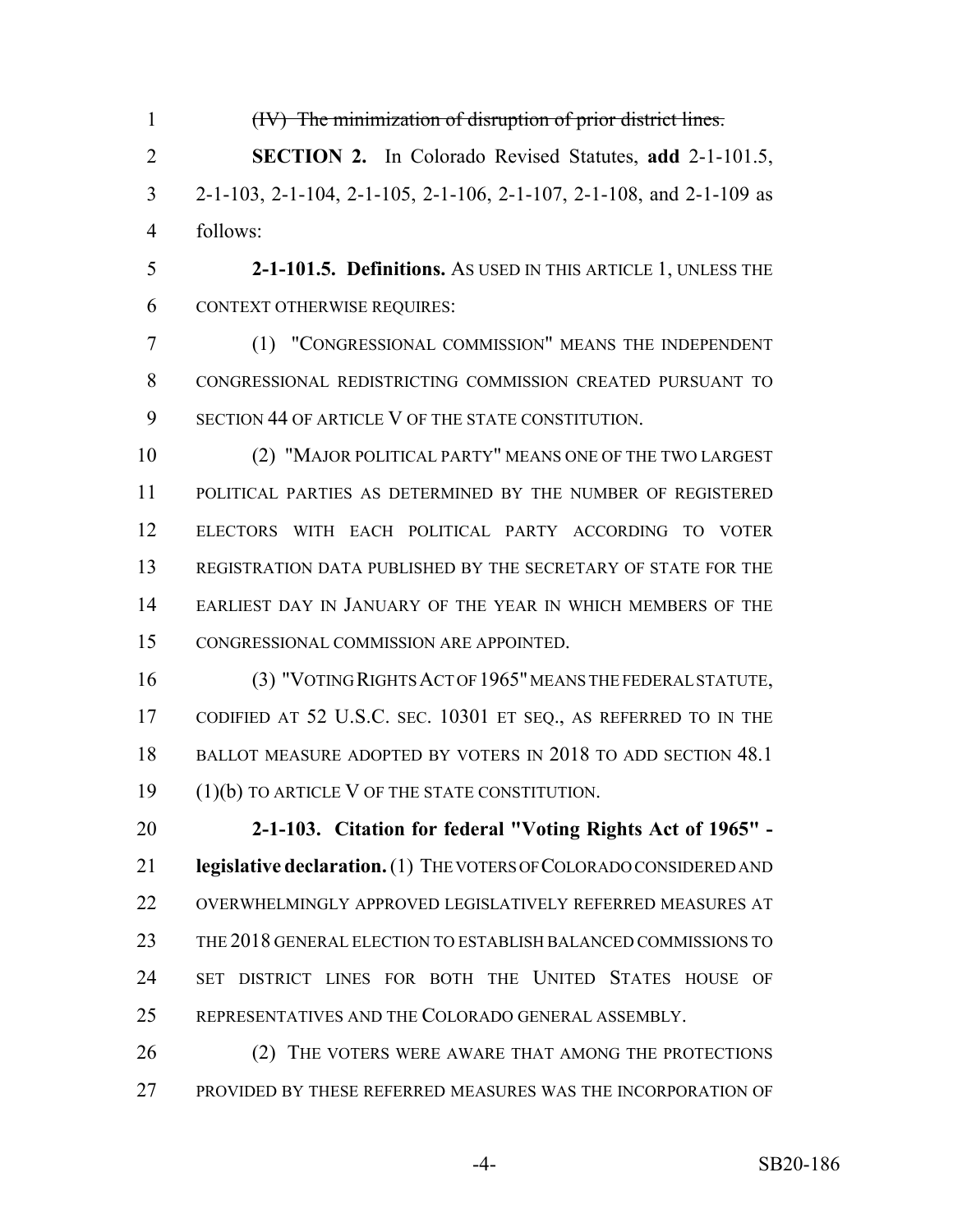THE PROTECTIONS PROVIDED BY FEDERAL LAW INCLUDING THE "VOTING RIGHTS ACT OF 1965", AS AMENDED.

 (3) BECAUSE OF A MISPRINT IN THE MEASURES REFERRING THESE CONSTITUTIONAL AMENDMENTS TO THE VOTERS, THE FEDERAL STATUTE WAS CORRECTLY CITED AS "THE FEDERAL 'VOTING RIGHTS ACT OF 1965'" BUT INCORRECTLY CITED AS "52 U.S.C. SEC. 50301, AS AMENDED" WHEN THE PROPER CITATION IS "52 U.S.C. SEC. 10301 ET SEQ., AS AMENDED."

8 (4) THE GENERAL ASSEMBLY FINDS AND DECLARES THAT VOTER INTENT WAS CLEAR AND SHOULD NOT BE FRUSTRATED BY A CLERICAL ERROR IN REFERRING TO A FEDERAL LAW THAT HAS LONG BEEN APPLIED BY FEDERAL COURTS AND THE COLORADO COURTS IN THE REDISTRICTING CONTEXT AND WAS INTENDED TO BE APPLIED BASED ON THE MEASURES' CONTEXT AND LEGISLATIVE ANALYSES PROVIDED TO VOTER HOUSEHOLDS 14 IN ADVANCE OF THE 2018 GENERAL ELECTION.

 **2-1-104. Precinct boundaries.** (1) (a) PURSUANT TO THE PROVISIONS OF SECTIONS 1-5-101 AND 1-5-102, THE BOARD OF COUNTY COMMISSIONERS OF EACH COUNTY SHALL REDRAW THE GENERAL ELECTION PRECINCTS IN SUCH COUNTY TO ENSURE THAT NO GENERAL ELECTION PRECINCT IS CONTAINED WITHIN MORE THAN ONE STATE REPRESENTATIVE, STATE SENATORIAL, OR CONGRESSIONAL DISTRICT.

 (b) NOT MORE THAN ONE WEEK AFTER SUCH APPROVAL OF PRECINCT BOUNDARIES AND IN ACCORDANCE WITH SECTIONS 1-5-101 AND 1-5-102, THE BOARD OF COUNTY COMMISSIONERS SHALL FILE WITH THE SECRETARY OF STATE A COPY OF THE COUNTY PRECINCT BOUNDARY MAP SHOWING THEREON THE REVISED AND REESTABLISHED GENERAL ELECTION PRECINCT BOUNDARIES AND THE BOUNDARIES OF ANY LEGISLATIVE OR CONGRESSIONAL DISTRICT, IF SAID COUNTY IS DIVIDED INTO TWO OR MORE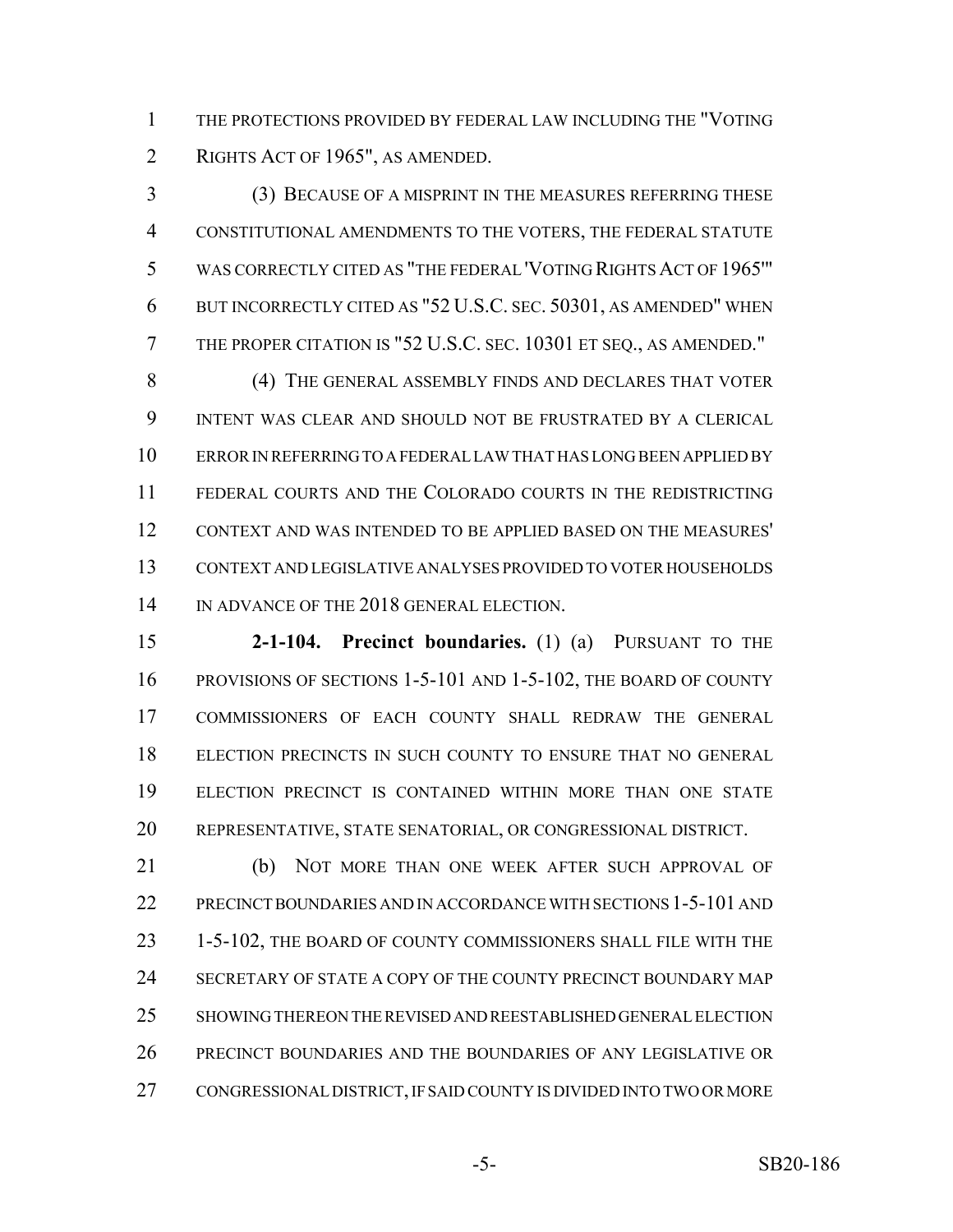STATE REPRESENTATIVE, STATE SENATORIAL, OR CONGRESSIONAL DISTRICTS.

 (2) THE BOARD OF COUNTY COMMISSIONERS SHALL NOTIFY THE COUNTY CHAIR OF EACH OF THE TWO MAJOR POLITICAL PARTIES OF ANY GENERAL ELECTION PRECINCT BOUNDARIES REVISED AND REESTABLISHED IN ACCORDANCE WITH THE PROVISIONS OF THIS SECTION WITHIN FIVE DAYS AFTER THE ESTABLISHMENT OF PRECINCT BOUNDARIES IN ACCORDANCE WITH THE PROVISIONS OF THIS SECTION.

 **2-1-105. Maps of legislative districts.** (1) AT THE TIME OF SUBMISSION OF A FINAL CONGRESSIONAL PLAN TO THE COLORADO SUPREME COURT FOR ITS REVIEW AND DETERMINATION IN ACCORDANCE 12 WITH SECTION 44.5 OF ARTICLE V OF THE STATE CONSTITUTION, THE CONGRESSIONAL COMMISSION SHALL PROVIDE THE SUPREME COURT WITH A COPY OF ALL MAPS SHOWING THE DIVISION OF THE STATE INTO LEGISLATIVE DISTRICTS AND NECESSARY SUPPORTIVE EVIDENCE, PURSUANT TO THE SUPREME COURT RULES ADOPTED FOR SUCH PROCEEDINGS.

 (2) AS SOON AS POSSIBLE AFTER APPROVAL OF A FINAL PLAN BY THE COLORADO SUPREME COURT, THE CONGRESSIONAL COMMISSION SHALL PREPARE AND FILE WITH THE SECRETARY OF STATE COPIES OF CENSUS MAPS SHOWING THEREON EACH LEGISLATIVE DISTRICT AND A 22 DESCRIPTION OF EACH DISTRICT IN TERMS OF OFFICIAL CENSUS UNITS. THE CONGRESSIONAL COMMISSION SHALL ALSO FILE WITH THE COUNTY CLERK AND RECORDER IN EACH COUNTY THE NECESSARY MAPS AND DESCRIPTIONS OF EACH LEGISLATIVE DISTRICT LOCATED WITHIN THE BOUNDARIES OF SUCH COUNTY.

**2-1-106. Attachments and detachments.** (1) IF ANY AREA OF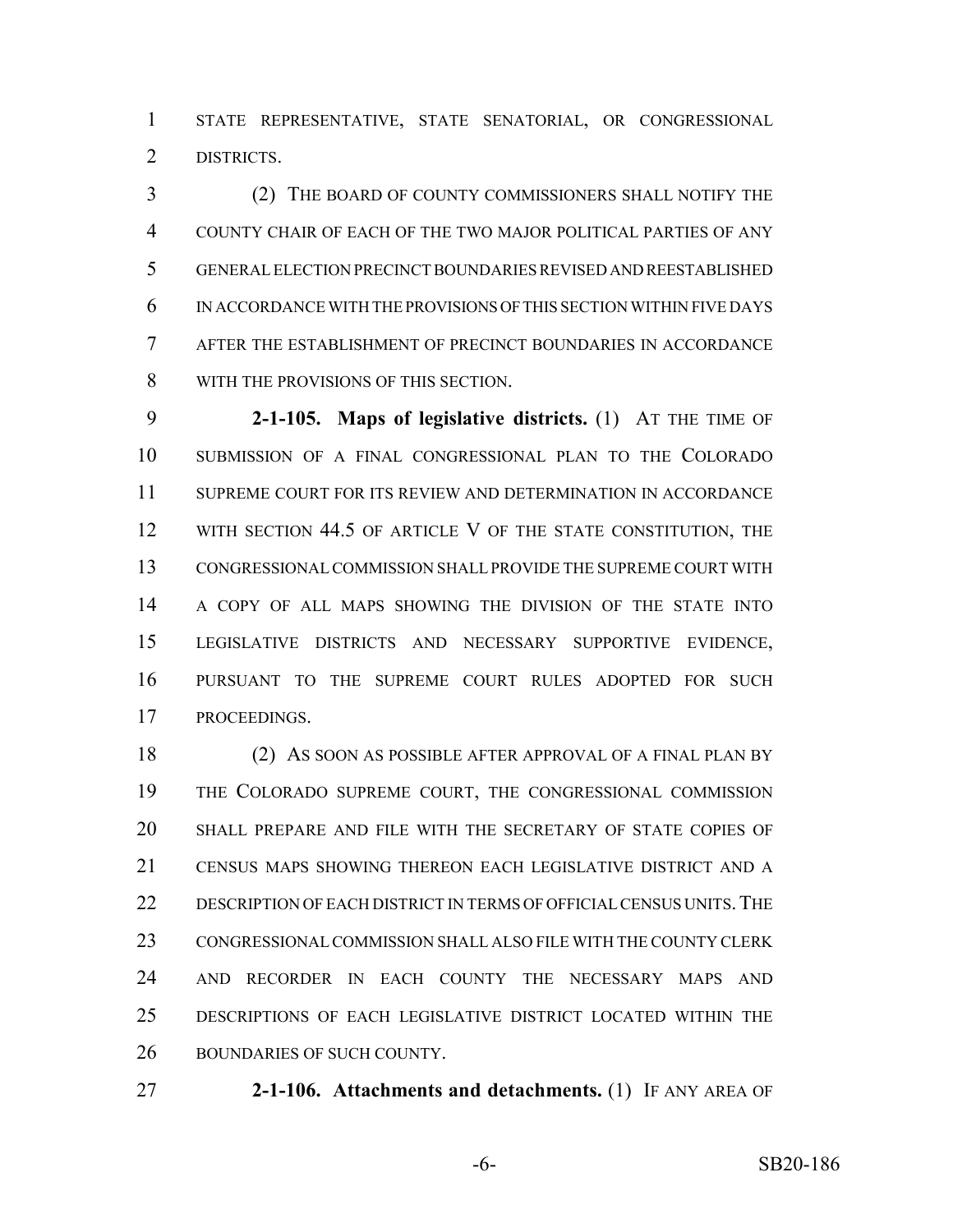THE STATE IS OMITTED FROM THE REDISTRICTING PLAN APPROVED BY THE COLORADO SUPREME COURT, INADVERTENTLY OR BY VIRTUE OF THE COMPLEXITIES OF THE CENSUS MATERIALS USED IN THE DEVELOPMENT OF 4 THE PLAN, THE SECRETARY OF STATE, UPON DISCOVERY OF SUCH OMISSION, SHALL DETERMINE TO WHICH CONGRESSIONAL DISTRICT THE AREA SHOULD BE ASSIGNED AS FOLLOWS:

 (a) IF THE AREA IS SURROUNDED BY A CONGRESSIONAL DISTRICT, THE AREA MUST BE ASSIGNED TO SAID DISTRICT; AND

 (b) IF THE AREA IS CONTIGUOUS TO TWO OR MORE CONGRESSIONAL DISTRICTS, THE AREA MUST BE ASSIGNED TO THE DISTRICT THAT HAS THE LEAST POPULATION ACCORDING TO THE LATEST NATIONAL CENSUS.

 (2) IF ANY AREA OF THE STATE IS INCLUDED IN TWO OR MORE CONGRESSIONAL DISTRICTS IN THE REDISTRICTING PLAN APPROVED BY THE COLORADO SUPREME COURT, INADVERTENTLY OR BY VIRTUE OF THE COMPLEXITIES OF THE CENSUS MATERIALS USED IN THE DEVELOPMENT OF THE PLAN, THE SECRETARY OF STATE, UPON DISCOVERY OF SUCH INCLUSION, SHALL DETACH SAID AREA FROM THE CONGRESSIONAL DISTRICT OR DISTRICTS HAVING THE LARGEST POPULATION AND SHALL DESIGNATE SUCH AREA AS BEING ASSIGNED TO THE DISTRICT HAVING THE LEAST POPULATION; EXCEPT THAT, IF SUCH AREA IS WHOLLY SURROUNDED BY A CONGRESSIONAL DISTRICT AND INADVERTENTLY IS ALSO INCLUDED 22 IN ANOTHER DISTRICT, THE SECRETARY OF STATE SHALL ASSIGN SUCH AREA TO THE DISTRICT WHOLLY SURROUNDING SUCH AREA, REGARDLESS OF POPULATION.

 (3) (a) IF A COUNTY CLERK AND RECORDER DISCOVERS THAT A BORDER BETWEEN TWO CONGRESSIONAL DISTRICTS DIVIDES A RESIDENTIAL PARCEL BETWEEN THE TWO DISTRICTS AND THE CLERK AND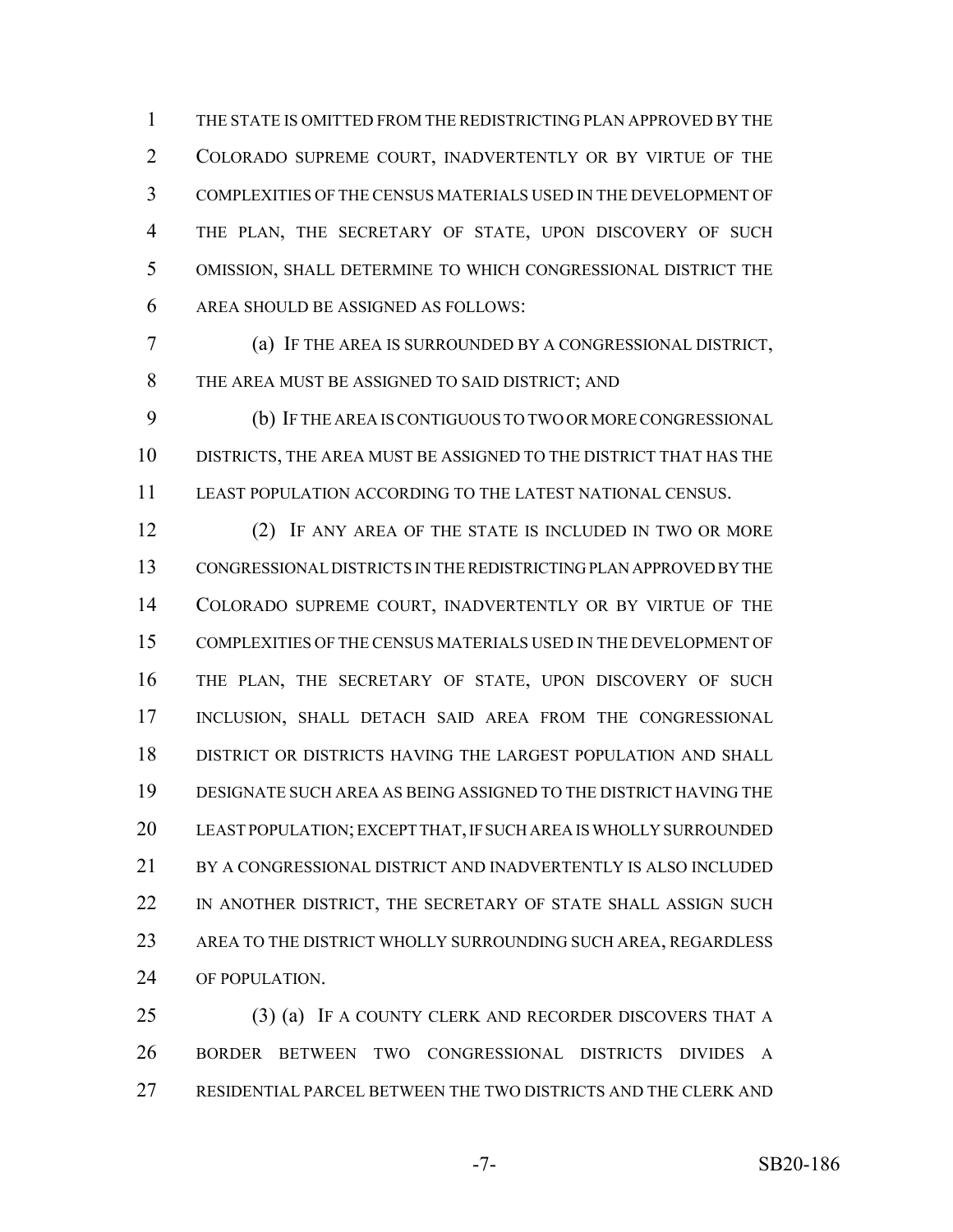RECORDER WISHES TO HAVE THE BORDER MOVED, THE CLERK AND RECORDER SHALL SUBMIT TO THE SECRETARY OF STATE DOCUMENTATION, SATISFACTORY TO THE SECRETARY OF STATE, EVIDENCING SUCH DIVISION. IF THE SECRETARY OF STATE BELIEVES THAT THE BORDER SHOULD BE MOVED, THE SECRETARY OF STATE SHALL PROPOSE MOVING THE BORDER BETWEEN THE TWO DISTRICTS TO A VISIBLE FEATURE NORMALLY RELIED UPON BY THE UNITED STATES CENSUS BUREAU SUCH THAT THE BORDER:

(I) DOES NOT SPLIT A RESIDENTIAL PARCEL;

 (II) MOVES THE REMAINING PORTION OF THE RESIDENTIAL PARCEL 10 INTO THE LEAST POPULATED OF THE TWO DISTRICTS; EXCEPT THAT, IF THE 11 BORDER IS A BORDER BETWEEN BOTH CONGRESSIONAL DISTRICTS, THE REMAINING PORTION OF THE RESIDENTIAL PARCEL MUST BE MOVED INTO 13 THE LEAST POPULATED OF THE TWO CONGRESSIONAL DISTRICTS;

**(III) WOULD NOT RESULT IN A VIOLATION OF SECTION 44.3 (1)(a)**  OF ARTICLE V OF THE STATE CONSTITUTION BASED UPON THE LATEST NATIONAL CENSUS;

 (IV) MINIMIZES THE IMPACT ON THE AFFECTED COMMUNITY FOR PURPOSES OF ESTABLISHING POLLING LOCATIONS; AND

 (V) MINIMIZES CHANGES IN DISTANCES FROM THE REDISTRICTING PLAN APPROVED BY THE COLORADO SUPREME COURT.

 (b) IF THE SECRETARY OF STATE PROPOSES MOVING ANY BORDER 22 PURSUANT TO THIS SUBSECTION (3), THE SECRETARY OF STATE SHALL DESCRIBE ANY POTENTIAL CHANGES IN POPULATIONS OF AFFECTED CONGRESSIONAL DISTRICTS, BASED ON THE LATEST NATIONAL CENSUS, TO THE COLORADO SUPREME COURT. IF THE SUPREME COURT DETERMINES THAT THE ASSIGNMENTS MADE BY THE SECRETARY OF STATE SATISFY THE CRITERIA ESTABLISHED IN SUBSECTION (3)(a) OF THIS SECTION, THE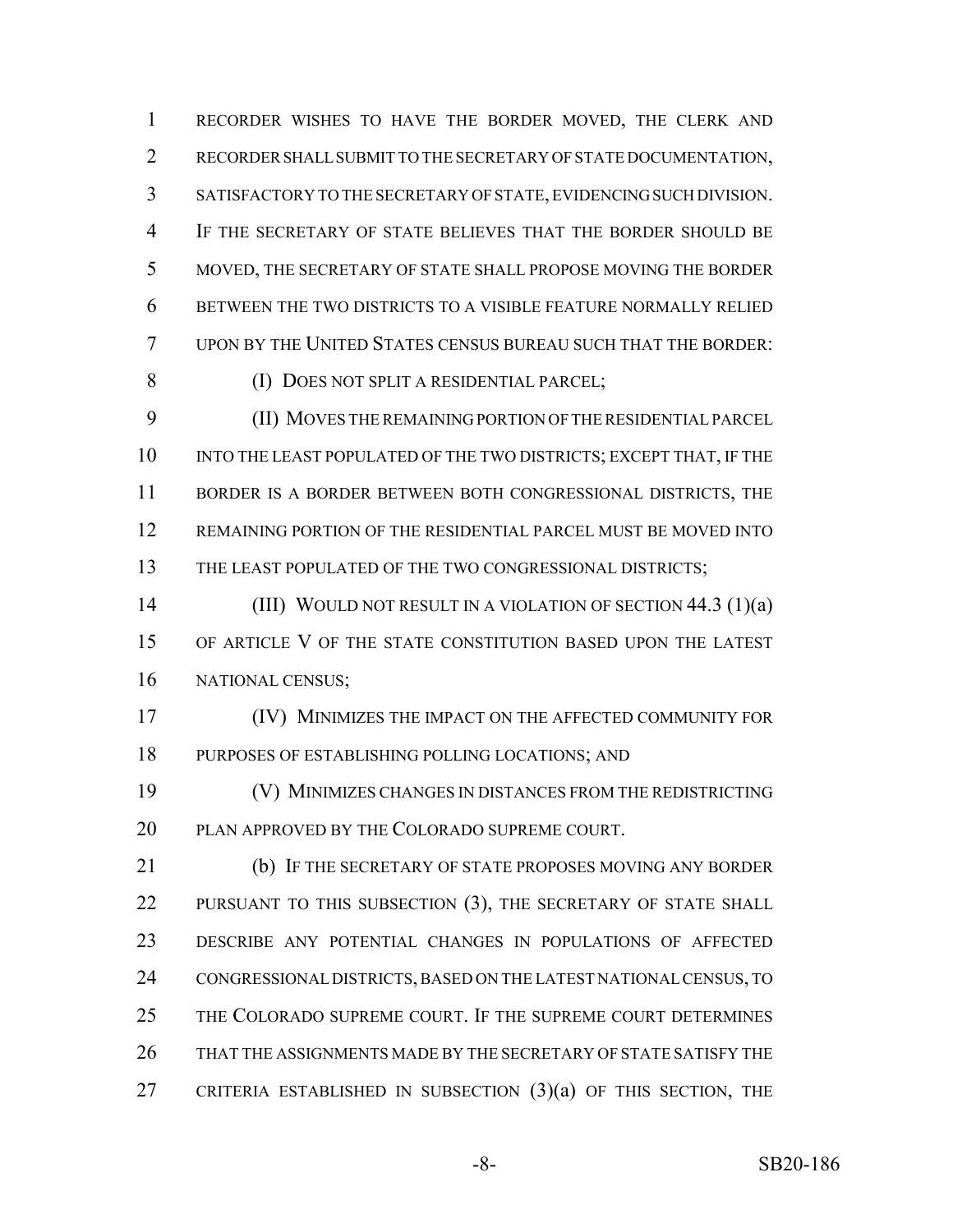SUPREME COURT MAY APPROVE SAID ASSIGNMENTS. IF THE SUPREME COURT DETERMINES THAT THE ASSIGNMENT DOES NOT SATISFY THE CRITERIA ESTABLISHED IN SUBSECTION (3)(a) OF THIS SECTION, THE SUPREME COURT SHALL DENY THE PROPOSED ASSIGNMENT.

 (4) FOLLOWING THE ASSIGNMENT OF ANY AREA PURSUANT TO THE PROVISIONS OF SUBSECTION (1) OR (2) OF THIS SECTION, THE SECRETARY OF STATE SHALL CERTIFY THE POPULATION OF SUCH ASSIGNED AREA AND ANY CHANGES IN POPULATIONS OF AFFECTED CONGRESSIONAL DISTRICTS, BASED ON THE LATEST NATIONAL CENSUS, TO THE COLORADO SUPREME COURT. IF THE SUPREME COURT DETERMINES THAT THE ASSIGNMENTS MADE BY THE SECRETARY OF STATE WOULD NOT RESULT IN A VIOLATION 12 OF THE POPULATION REQUIREMENTS OF SECTION 44.3 (1)(a) OF ARTICLE V OF THE STATE CONSTITUTION, THE SUPREME COURT SHALL APPROVE SAID ASSIGNMENTS. IF THE SUPREME COURT DETERMINES THAT THE ASSIGNMENTS WOULD RESULT IN A VIOLATION OF THE POPULATION REQUIREMENTS OF SECTION 44.3 (1)(a) OF ARTICLE V OF THE STATE CONSTITUTION, THE SUPREME COURT SHALL CERTIFY A REVISED REAPPORTIONMENT PLAN TO THE SECRETARY OF STATE.

 **2-1-107. Changes in county and municipal boundaries.** WHENEVER THE BOUNDARIES OF A CONGRESSIONAL DISTRICT COINCIDE WITH THE BOUNDARIES OF A COUNTY OR MUNICIPALITY AND SAID COUNTY OR MUNICIPAL BOUNDARIES ARE CHANGED BY ANNEXATION OR DETACHMENT, THE BOUNDARIES OF THE CONGRESSIONAL DISTRICT REMAIN THE SAME UNTIL SUCH TIME AS A NEW REDISTRICTING IS MADE FOLLOWING A NATIONAL CENSUS AS PROVIDED IN SECTIONS 44 TO 44.6 OF ARTICLE V OF THE STATE CONSTITUTION.

**2-1-108. Published plan and records.** (1) UPON SUBMISSION OF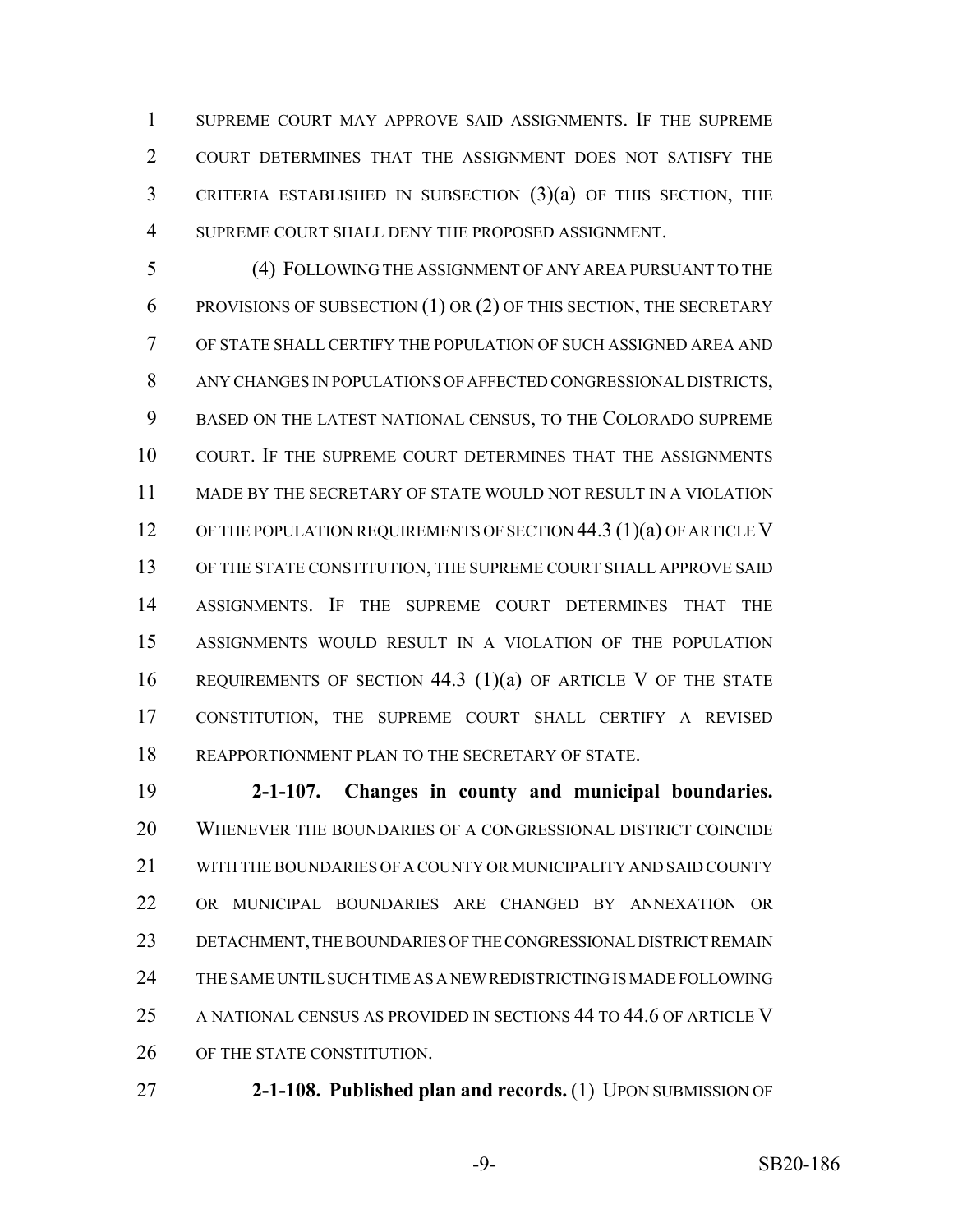THE CONGRESSIONAL REDISTRICTING PLAN APPROVED BY THE COLORADO SUPREME COURT, THE CONGRESSIONAL COMMISSION SHALL PROVIDE COPIES OF THE PUBLISHED PLAN TO THE SECRETARY OF STATE.

 (2) THE SECRETARY OF STATE SHALL PROVIDE ANY CANDIDATE FOR LEGISLATIVE OFFICE OR ANY COLORADO CITIZEN WITH A COPY OF A MAP SHOWING THE BOUNDARIES FOR ANY CONGRESSIONAL DISTRICT UPON REQUEST. INDIVIDUAL DISTRICT MAPS MUST BE PROVIDED TO ANY RESIDENT OF A CONGRESSIONAL DISTRICT WITHOUT CHARGE. A NOMINAL CHARGE, NOT TO EXCEED THE ACTUAL COST, MAY BE DETERMINED AND COLLECTED PURSUANT TO SECTION 24-21-104 (3) FOR COPIES OF CONGRESSIONAL DISTRICT MAPS FOR WHICH AN INDIVIDUAL IS NOT A RESIDENT.

**2-1-109. Applicability.** THIS ARTICLE 1 APPLIES TO EACH CONGRESSIONAL COMMISSION AND TO CONGRESSIONAL DISTRICTS CREATED BY SAID COMMISSION.

 **SECTION 3.** In Colorado Revised Statutes, **amend** 2-2-502 as follows:

**2-2-502. Definitions.** As used in this part 5:

 (1) "LEGISLATIVE commission" means the Colorado 20 reapportionment INDEPENDENT LEGISLATIVE REDISTRICTING commission, 21 created pursuant to section 48 SECTION 46 of article V of the state 22 constitution. and appointed in 2011.

 (2) "Major political party" means one of the two LARGEST political 24 parties whose candidate for governor at the last preceding gubernatorial 25 election received the first and second greatest number of votes AS DETERMINED BY THE NUMBER OF REGISTERED ELECTORS WITH EACH POLITICAL PARTY ACCORDING TO VOTER REGISTRATION DATA PUBLISHED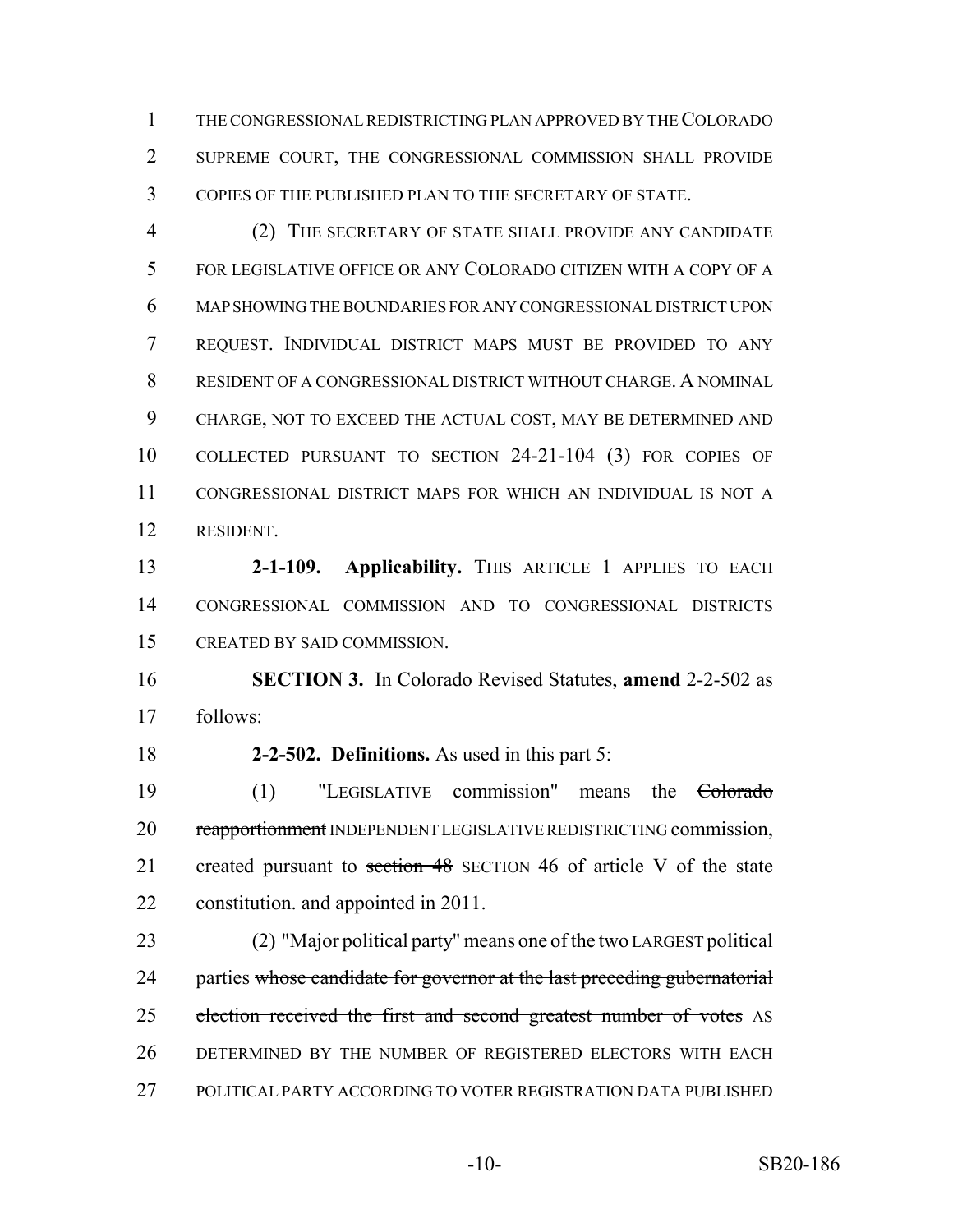BY THE SECRETARY OF STATE FOR THE EARLIEST DAY IN JANUARY OF THE YEAR IN WHICH MEMBERS OF THE INDEPENDENT CONGRESSIONAL REDISTRICTING COMMISSION ARE APPOINTED.

 (3) "VOTING RIGHTS ACT OF 1965" MEANS THE FEDERAL STATUTE, CODIFIED AT 52 U.S.C. SEC. 10301 ET SEQ., AS REFERRED TO IN THE BALLOT MEASURE ADOPTED BY VOTERS IN 2018 TO ADD SECTION 48.1 (1)(b) TO ARTICLE V OF THE STATE CONSTITUTION.

 **SECTION 4.** In Colorado Revised Statutes, **amend** 2-2-503 as follows:

 **2-2-503. Designation of senatorial districts to elect in years ending in 2 and 4.** As a part of its preliminary and final reapportionment REDISTRICTING plans for state senatorial districts, the LEGISLATIVE commission shall designate those senatorial districts in which state 14 senators shall be ARE elected at the general election to be held in 15 November 2012 OF THE NEXT YEAR ENDING IN 2, and every four years 16 thereafter, and those senatorial districts in which state senators shall be 17 ARE elected at the general election to be held in November OF THE NEXT YEAR ENDING IN 4, and every four years thereafter. Such designation 19 of senatorial districts shall MUST be filed with the secretary of state as a 20 part of the approved reapportionment REDISTRICTING plan required to be 21 filed by section 48  $(1)(e)$  SECTION 48.3 (5) of article V of the state constitution.

 **SECTION 5.** In Colorado Revised Statutes, **amend** 2-2-504 as follows:

 **2-2-504. Holdover senators keep office - vacancies.** (1) Nothing 26 in this part 5 or in any reapportionment REDISTRICTING plan shall be 27 construed to cause the removal of REMOVES any senator from his or her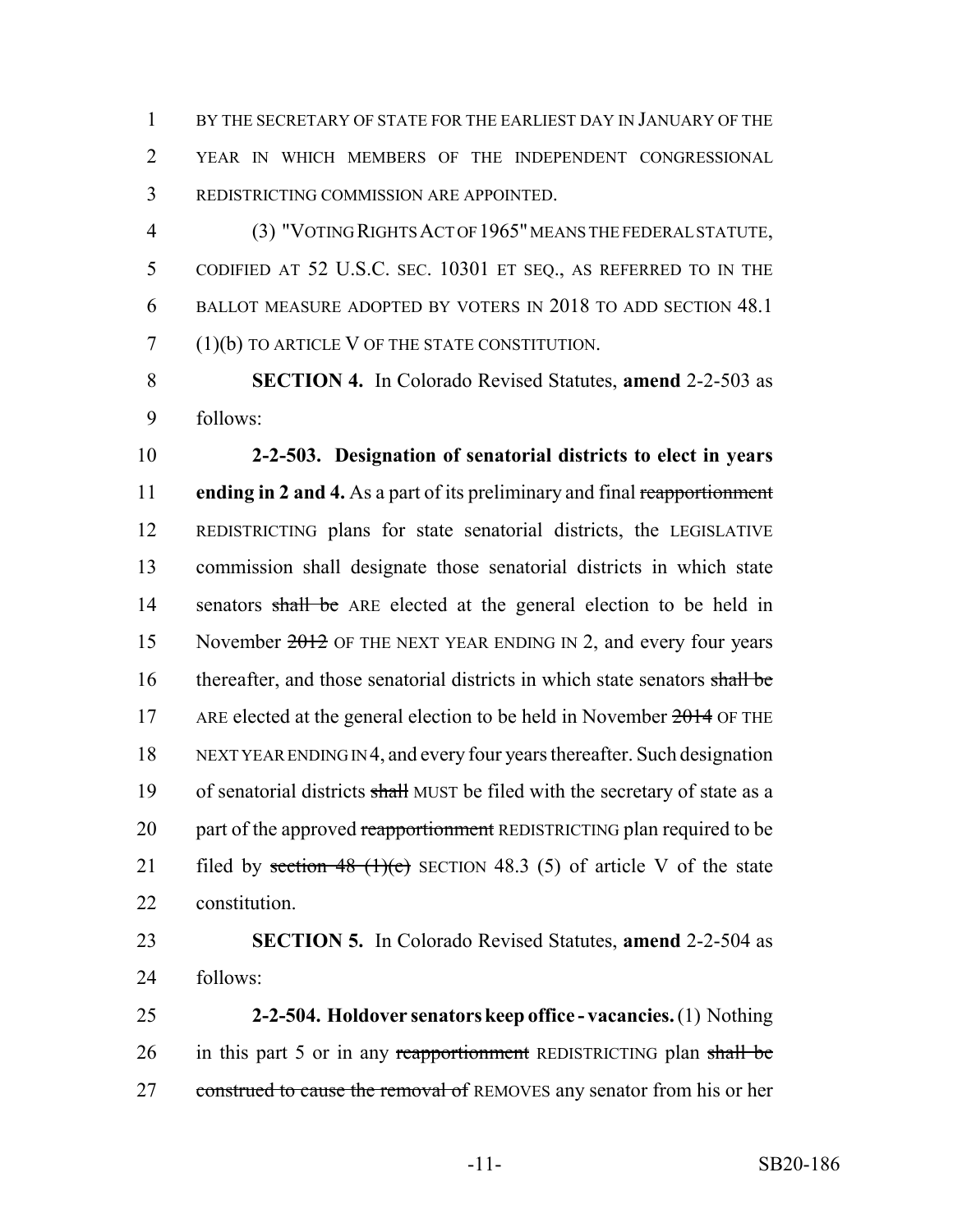1 office for the term for which the senator was elected, and each such 2 senator shall serve the term for which he or she was elected.

3 (2) If any senator elected at the  $2010$  A general election IN A YEAR 4 ENDING IN 0 vacates his or her seat prior to the convening of the regular 5 legislative session in 2013 THE NEXT YEAR ENDING IN 3, such vacancy  $6$  shall MUST be filled from the district from which the senator was elected 7 in accordance with section 1-12-203.  $C.R.S.$  If such vacancy occurs more 8 than fifty-five days before the general election in  $2012$  THE NEXT YEAR 9 ENDING IN 2, there shall MUST be an election at the general election in 10  $\frac{2012}{100}$  THAT YEAR ENDING IN 2 for the remainder of such senator's term 11 from the senatorial district created by the LEGISLATIVE commission. 12 Nomination of candidates at such election shall MUST be in accordance 13 with article 4 of title 1. C.R.S.

14 (3) If any senator elected at the  $2010$  A general election IN A YEAR 15 ENDING IN 0 vacates his or her seat on or after the convening of the 16 regular legislative session in  $2013$  THE NEXT YEAR ENDING IN 3, such 17 vacancy shall MUST be filled from the senatorial district created by the 18 LEGISLATIVE commission in accordance with section 1-12-203. C.R.S.

19 **SECTION 6.** In Colorado Revised Statutes, **amend** 2-2-505 as 20 follows:

21 **2-2-505. Maps of legislative districts.** (1) Following the 22 development of a preliminary plan, as required by section  $48 \text{ (1)(e)}$  of 23 article V of the state constitution, and prior to the holding of public 24 hearings on any preliminary plan, the commission may file with each 25 county clerk and recorder and each county chairman of the two major 26 political parties a copy of the preliminary reapportionment plan showing 27 the proposed state senatorial and representative districts in which such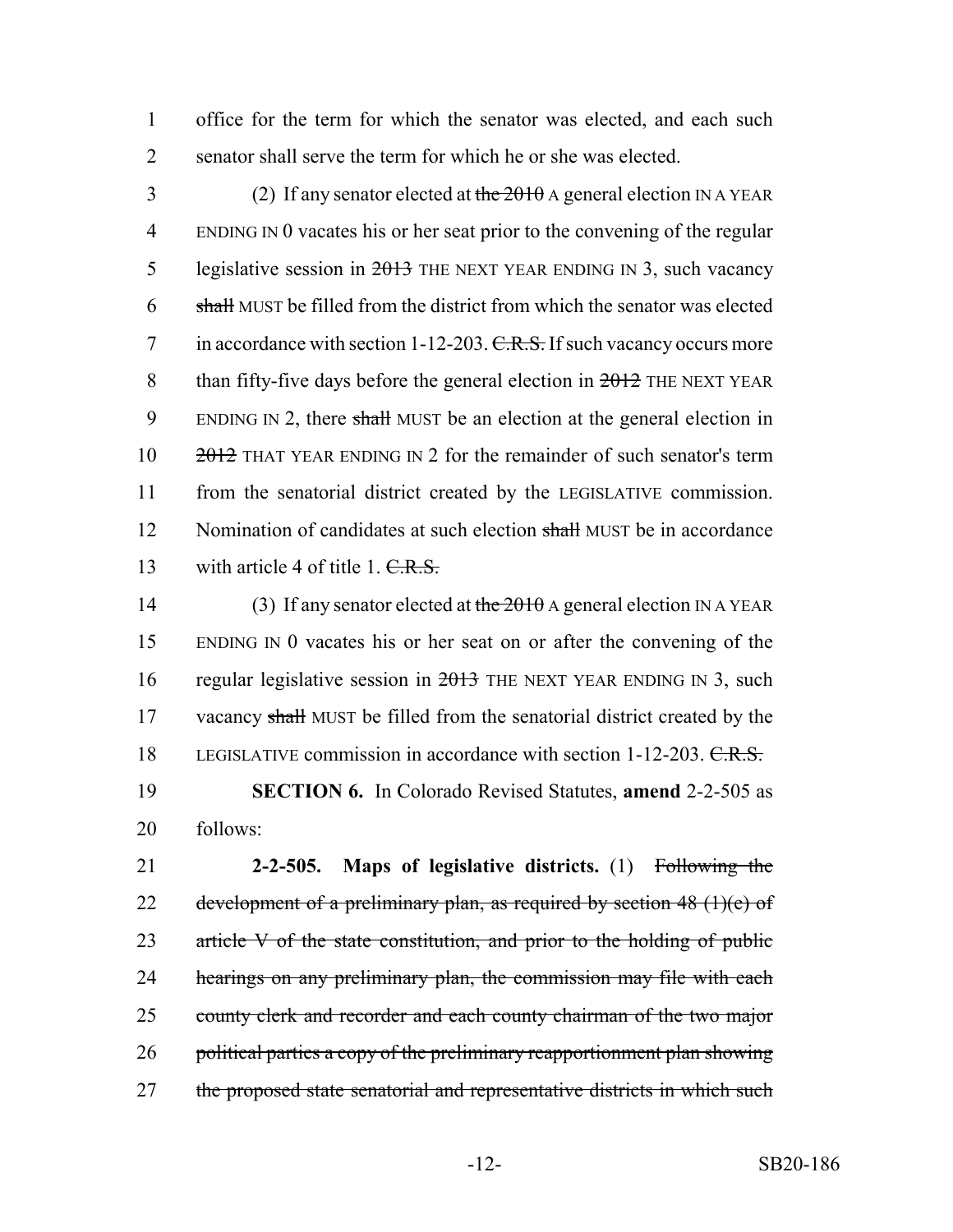1 county is located, together with a state outline map of legislative districts. 2 A complete state plan may be provided to the state chairmen of the two major political parties.

 (2) At the time of submission of a final reapportionment REDISTRICTING plan to the Colorado supreme court for its review and 6 determination in accordance with section  $48(1)(e)$  SECTION 48.3 of article V of the state constitution, the LEGISLATIVE commission shall provide the supreme court with a copy of all maps showing the division of the state into legislative districts and necessary supportive evidence, pursuant to the supreme court rules adopted for such proceedings.

 (3) As soon as possible after approval of a final plan by the Colorado supreme court, the LEGISLATIVE commission shall prepare and file with the secretary of state copies of census maps showing thereon each legislative district and a description of each district in terms of official census units. The LEGISLATIVE commission shall also file with the county clerk and recorder in each county the necessary maps and 17 descriptions of each legislative district which is located within the boundaries of such county.

 **SECTION 7.** In Colorado Revised Statutes, **repeal** 2-2-505.5 as follows:

 **2-2-505.5. Presidential election years.** Pursuant to section 22 1-3-102, C.R.S., in any year in which a presidential election will be held, 23 a political party may decide to hold its precinct caucuses on the first Tuesday in February. Because 2012 is a presidential election year, political parties may hold precinct caucuses on February 7, 2012. To 26 allow county clerks sufficient time to redraw precinct boundaries, 27 pursuant to section 48 (1)(e) of article V of the state constitution, the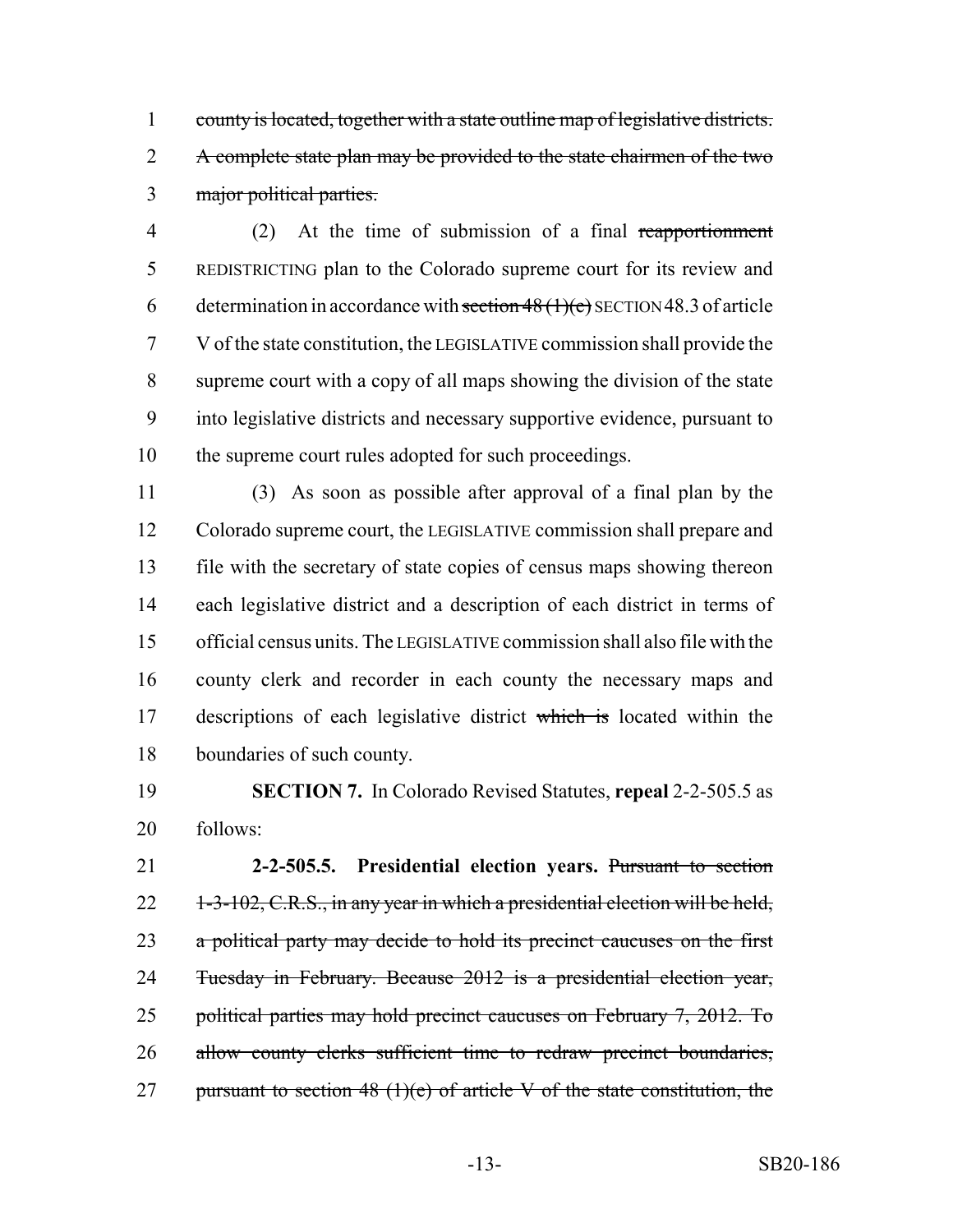Colorado supreme court is required to approve the commission's plan no 2 later than fifty-five days before the precinct caucuses or by December 14, 2011. While this date shortens the timeline for the commission to complete its final plan, the general assembly urges the commission to 5 complete its final plan and the supreme court to approve a final plan by this date.

 **SECTION 8.** In Colorado Revised Statutes, 2-2-507, **amend** (1) 8 introductory portion, (2),  $(2.5)(a)(III)$ ,  $(2.5)(a)(V)$ ,  $(2)(b)$ , and (3) as follows:

 **2-2-507. Attachments and detachments.** (1) If any area of the 11 state is omitted from the reapportionment REDISTRICTING plan approved by the Colorado supreme court, inadvertently or by virtue of the complexities of the census materials used in the development of the plan, 14 the secretary of state, upon discovery of such omission, shall determine to which senatorial or representative district the area should be assigned as follows:

 (2) If any area of the state is included in two or more senatorial or representative districts in the reapportionment REDISTRICTING plan approved by the Colorado supreme court, inadvertently or by virtue of the complexities of the census materials used in the development of the plan, the secretary of state, upon discovery of such inclusion, shall detach said area from the senatorial or representative district or districts having the largest population and shall designate such area as being assigned to the district having the least population; except that, if such area is wholly 25 surrounded by a senatorial or representative district and by inadvertence INADVERTENTLY is also included in another district, the secretary of state shall assign such area to the district wholly surrounding such area,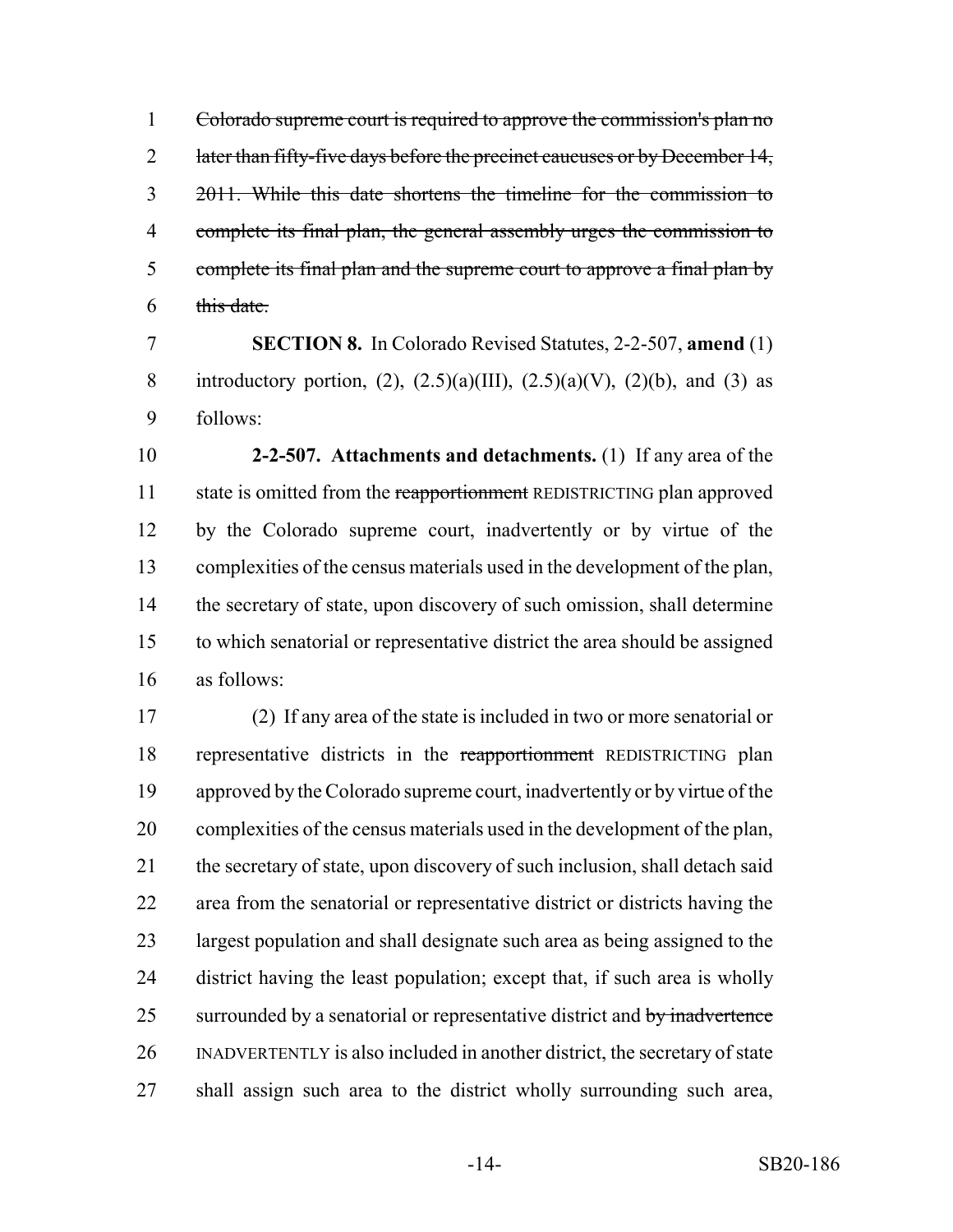regardless of population.

 (2.5) (a) If a county clerk and recorder discovers that a border between two senatorial or representative districts divides a residential parcel between the two districts and the clerk and recorder wishes to have the border moved, the clerk and recorder shall submit to the secretary of state documentation, satisfactory to the secretary of state, evidencing such division. If the secretary of state believes that the border should be moved, the secretary of state shall propose moving the border between the two districts to a visible feature normally relied upon by the United States census bureau such that the border:

11 (III) Would not result in a violation of section 46 or 47 SECTION 48.1 (1)(a) of article V of the state constitution based upon the latest national census;

 (V) Minimizes changes in distances from the reapportionment REDISTRICTING plan approved by the Colorado supreme court.

 (b) If the secretary of state proposes moving any border pursuant to this subsection (2.5), the secretary of state shall describe any potential changes in populations of affected senatorial or representative districts, based on the latest national census, to the Colorado supreme court. If the supreme court determines that the assignments made by the secretary of 21 state satisfy the criteria established in paragraph  $(a)$  of this subsection  $(2.5)$  SUBSECTION  $(2.5)(a)$  OF THIS SECTION, the supreme court may approve said assignments. If the supreme court determines that the 24 assignment does not satisfy the criteria established in  $\frac{1}{\text{paragnph (a) of this}}$ 25 subsection  $(2.5)$  SUBSECTION  $(2.5)(a)$  OF THIS SECTION, the supreme court shall deny the proposed assignment.

(3) Following the assignment of any area pursuant to the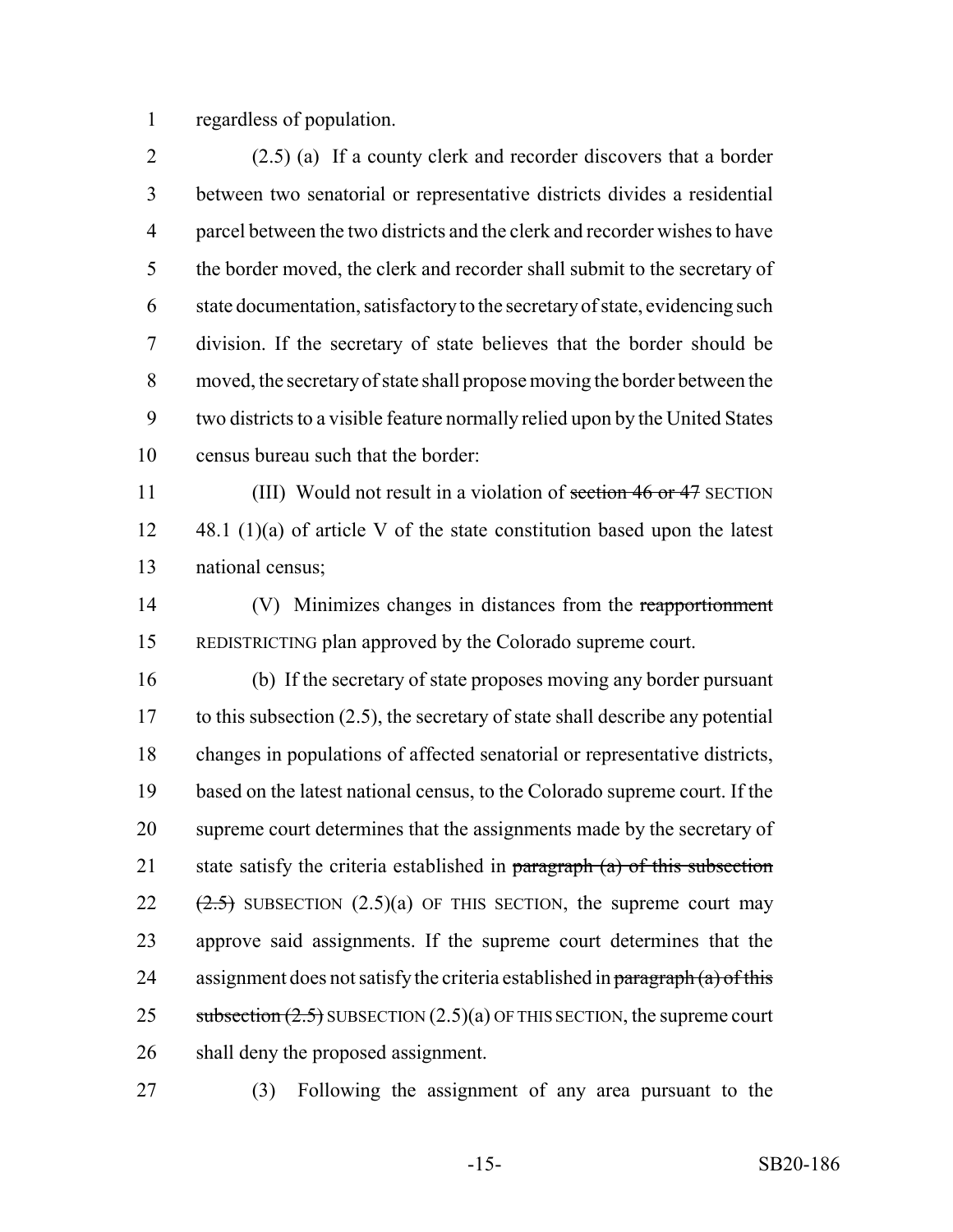provisions of subsection (1) or (2) of this section, the secretary of state shall certify the population of such assigned area and any changes in populations of affected senatorial or representative districts, based on the latest national census, to the Colorado supreme court. If the supreme court determines that the assignments made by the secretary of state would not result in a violation of the population requirements of section 46 SECTION 48.1 of article V of the state constitution, the supreme court shall approve said assignments. If the supreme court determines that the assignments would result in a violation of the population requirements of section 46 SECTION 48.1 of article V of the state constitution, the supreme court shall certify a revised reapportionment plan to the secretary of state.

 **SECTION 9.** In Colorado Revised Statutes, **amend** 2-2-508 as follows:

 **2-2-508. Changes in county and municipal boundaries.** Whenever the boundaries of a senatorial or representative district coincide with the boundaries of a county or municipality, and said county or municipal boundaries are changed by annexation or detachment, the boundaries of the senatorial or representative district shall remain the 19 same until such time as a new reapportionment REDISTRICTING is made 20 following a national census as provided in section 48 SECTIONS 46 TO 48.4 of article V of the state constitution.

 **SECTION 10.** In Colorado Revised Statutes, **amend** 2-2-509 as follows:

 **2-2-509. Published plan and records.** (1) Upon submission of 25 the reapportionment REDISTRICTING plan approved by the Colorado supreme court to the secretary of state, the LEGISLATIVE commission shall 27 provide all copies of the published plan and all commission records to the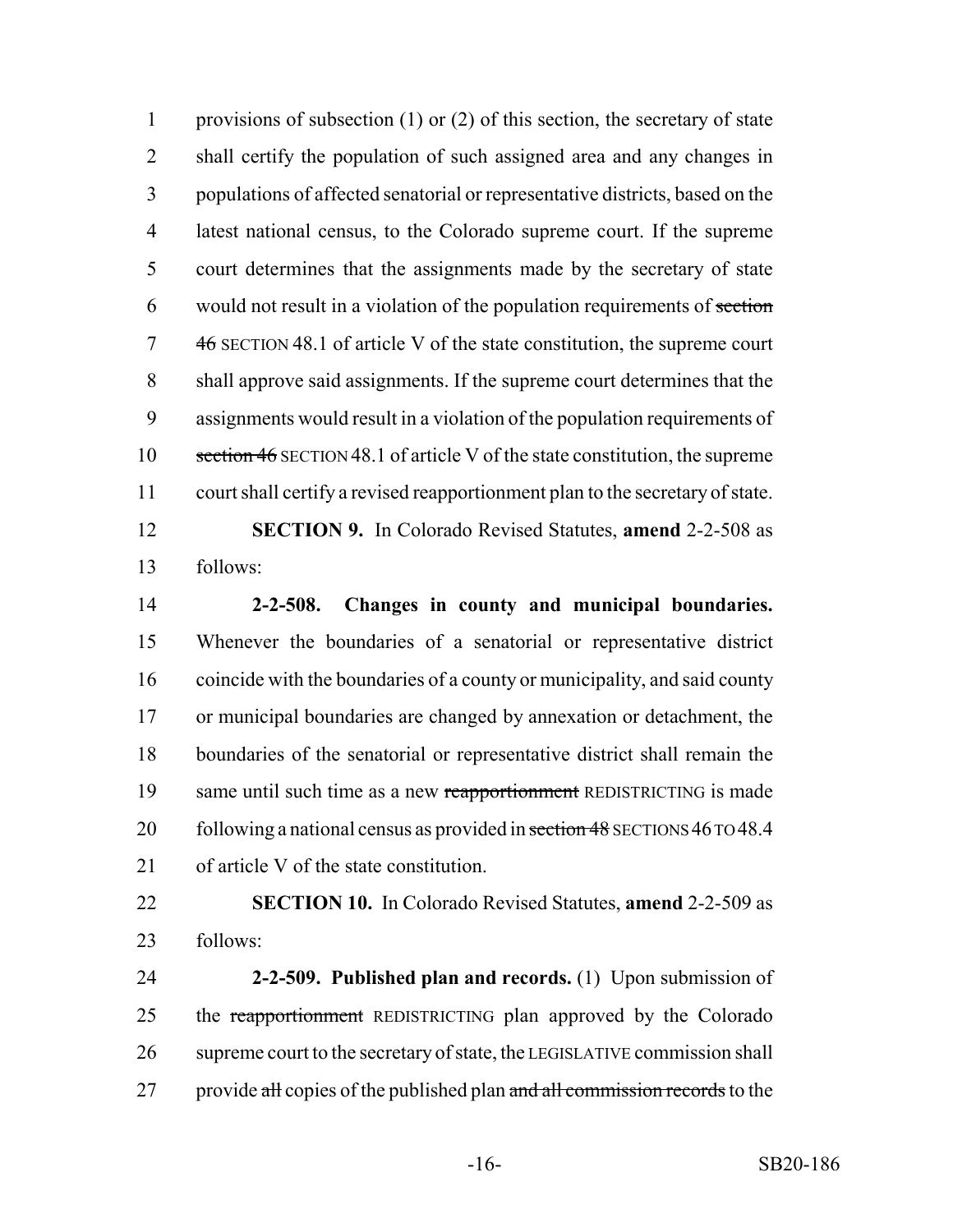secretary of state.

| $\overline{2}$ | The secretary of state shall provide any candidate for<br>(2)                 |
|----------------|-------------------------------------------------------------------------------|
| 3              | legislative office or any Colorado citizen with a copy of a map showing       |
| $\overline{4}$ | the boundaries for any legislative district upon request. Individual district |
| 5              | maps shall MUST be provided to any resident of a legislative district         |
| 6              | without charge. A nominal charge, NOT TO EXCEED THE ACTUAL COST,              |
| $\overline{7}$ | may be determined and collected pursuant to section 24-21-104 (3)             |
| 8              | C.R.S., for copies of district maps for which an individual is not a          |
| 9              | resident.                                                                     |
| 10             | <b>SECTION 11.</b> In Colorado Revised Statutes, repeal 2-2-510 as            |
| 11             | follows:                                                                      |
| 12             | 2-2-510. Commission meetings - open to public. Meetings of the                |
| 13             | commission shall be open to the public and shall be subject to the            |
| 14             | provisions of part 4 of article 6 of title 24, C.R.S.                         |
| 15             | <b>SECTION 12.</b> In Colorado Revised Statutes, <b>amend 2-2-511</b> as      |
| 16             | follows:                                                                      |
| 17             | 2-2-511. Applicability. This part 5 shall apply APPLIES to the                |
| 18             | Colorado reapportionment LEGISLATIVE commission appointed in 2011             |
| 19             |                                                                               |
|                | YEARS ENDING IN 1 and to state senatorial and state representative districts  |
|                | created by said commission.                                                   |
| 20<br>21       | SECTION 13. In Colorado Revised Statutes, amend 2-2-901 as                    |
|                | follows:                                                                      |
| 22<br>23       | Population data for redistricting - legislative<br>$2 - 2 - 901.$             |
|                | <b>declaration.</b> (1) The general assembly hereby finds and declares that:  |
| 24<br>25       | (a) Section 44 SECTION 44.1 of article V of the state constitution            |
| 26             | requires the general assembly THAT A REDISTRICTING COMMISSION BE              |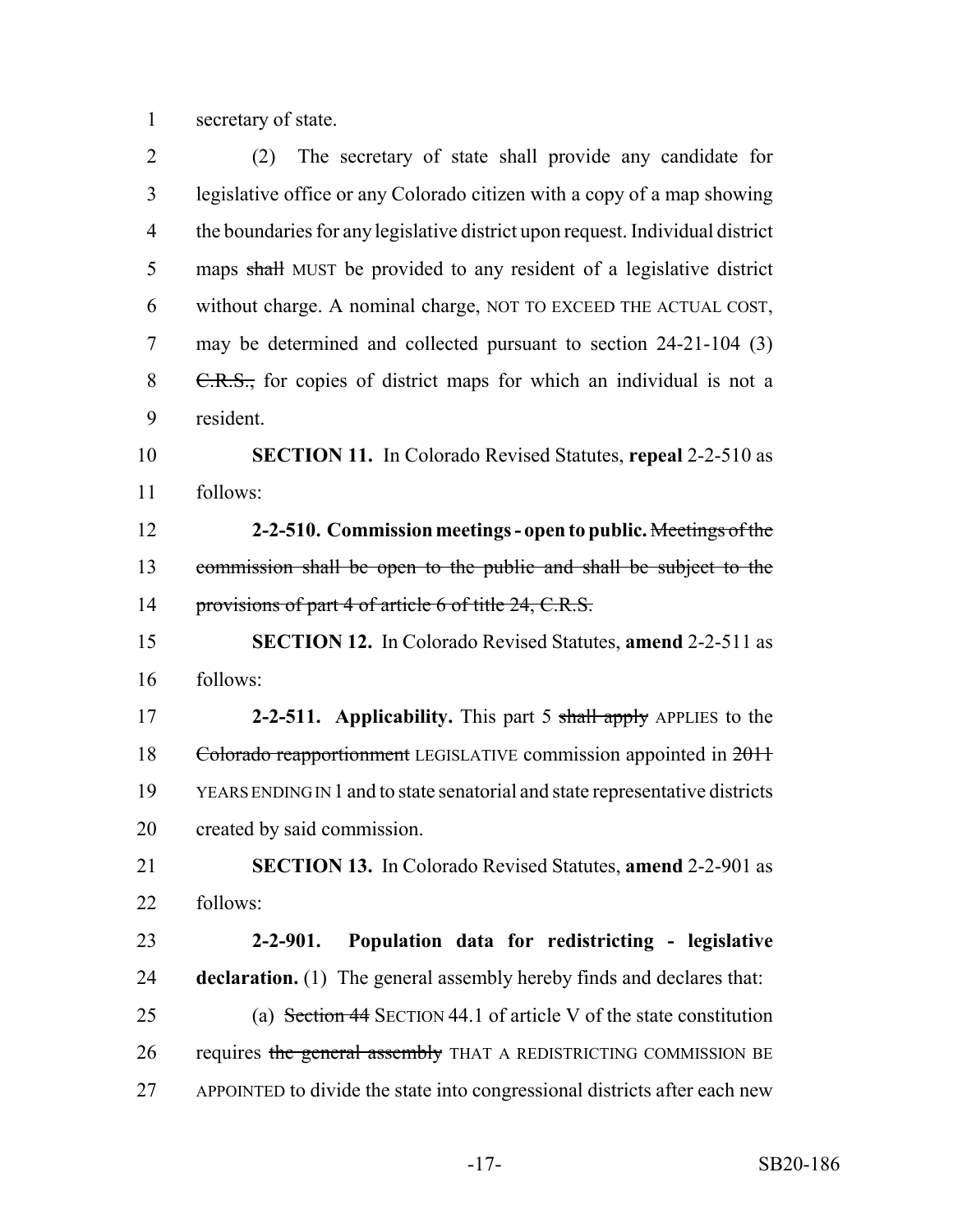apportionment of seats in the United States house of representatives, and a new apportionment occurs after each federal decennial census OF ALL PERSONS RESIDING IN EACH STATE, INCLUDING COLORADO;

 (b) Section 48 SECTION 47 of article V of the state constitution requires that a reapportionment commission be appointed after each federal census OF ALL PERSONS RESIDING IN EACH STATE, INCLUDING COLORADO, to establish, revise, and alter the state senatorial and representative districts; AND

 (c) These sections imply that the general assembly and the reapportionment commission COMMISSIONS EACH must perform their constitutional duty to redraw the boundaries of congressional and state legislative districts using TOTAL population data derived from the latest federal census, so that the equal population requirements of the federal and state constitutions can be satisfied.

 (d) Federal officials have proposed using statistical sampling techniques to modify the traditional headcount of the population;

 (e) The United States supreme court has held that the federal 18 census act prohibits the use of statistically adjusted population data to 19 apportion seats in the United States house of representatives among the states;

 (f) Many have argued that statistically adjusted population data 22 does not satisfy the requirement of the federal constitution for an "actual enumeration" of the population;

24 (g) There is no reason for congress to use one set of population data for apportionment of seats in congress and for state redistricting 26 authorities to use a different set of data to redraw congressional and state legislative district boundaries, and the federal government would incur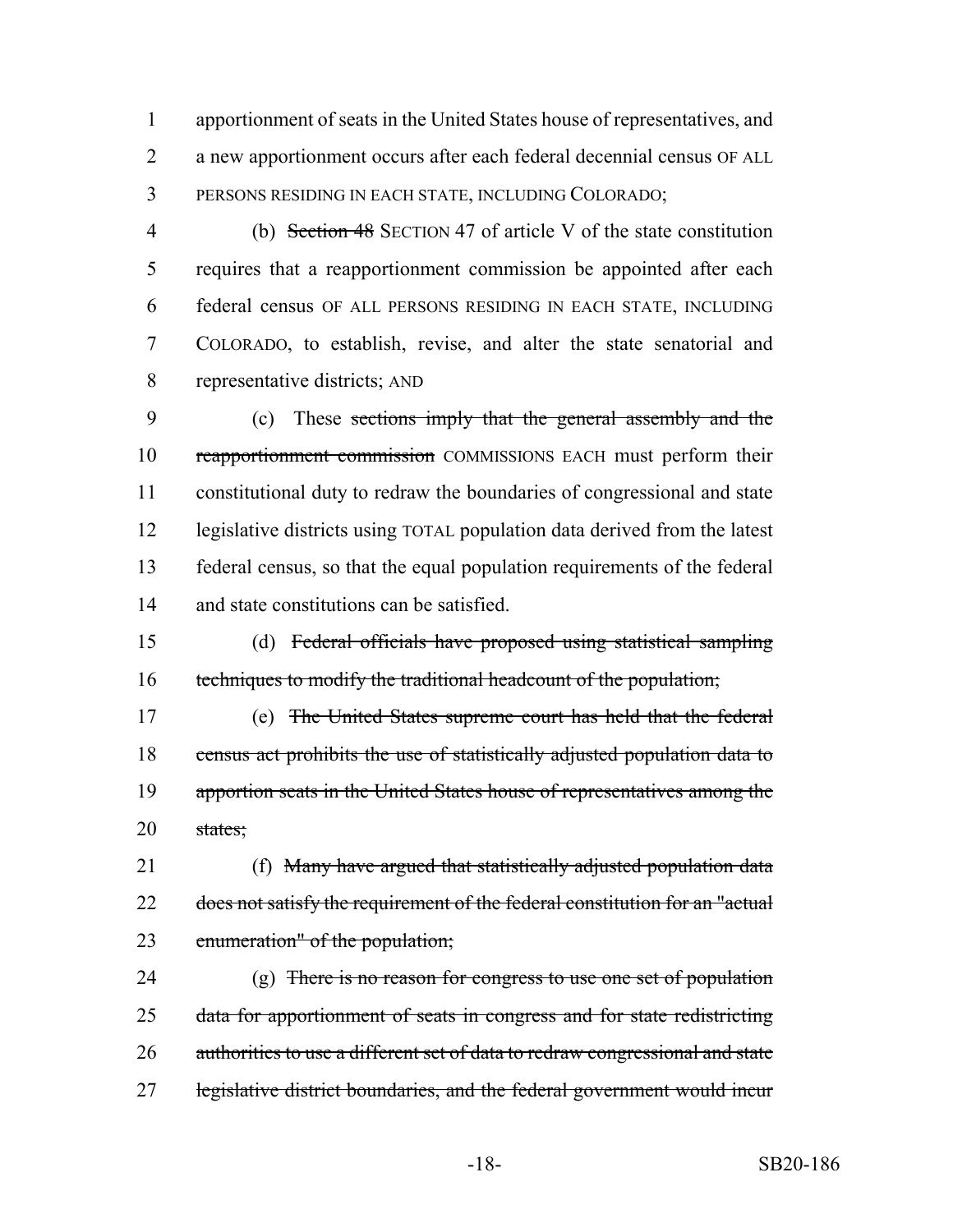1 additional costs by furnishing two sets of data to the states;

 (h) Using different population data for redistricting would subject the state of Colorado to the risk of litigation over the appropriate 4 population figures, which form the very foundation of any congressional or state legislative redistricting plan;

 (i) It is therefore necessary to establish the intent of the general assembly that the same population data be used in the congressional and state legislative redistricting processes as is used for purposes of apportioning seats in the United States house of representatives among 10 the states.

 (2) For purposes of redrawing the boundaries of congressional, state senatorial, and state representative districts after the federal census 13 in the year 2020, AND AFTER EACH FEDERAL DECENNIAL CENSUS 14 THEREAFTER, the general assembly and the Colorado reapportionment 15 commission DULY CONSTITUTED REDISTRICTING COMMISSIONS shall use 16 TOTAL population data supplied by BASED UPON the United States bureau 17 of the census CENSUS' POPULATION that has been used to apportion the seats in the United States house of representatives among the states.

 **SECTION 14.** In Colorado Revised Statutes, 2-2-1601, **amend** 20  $(2)$  and  $(2.5)$  as follows:

 **2-2-1601. Legislative department cash fund - redistricting accounts - creation - definition - repeal.** (2) Except for moneys MONEY in the CONGRESSIONAL REDISTRICTING ACCOUNT AND THE LEGISLATIVE redistricting account created pursuant to subsection (2.5) of this section, 25 moneys MONEY in the legislative department cash fund are IS continuously appropriated to the executive committee of the legislative council to pay for expenses of the legislative department of the state of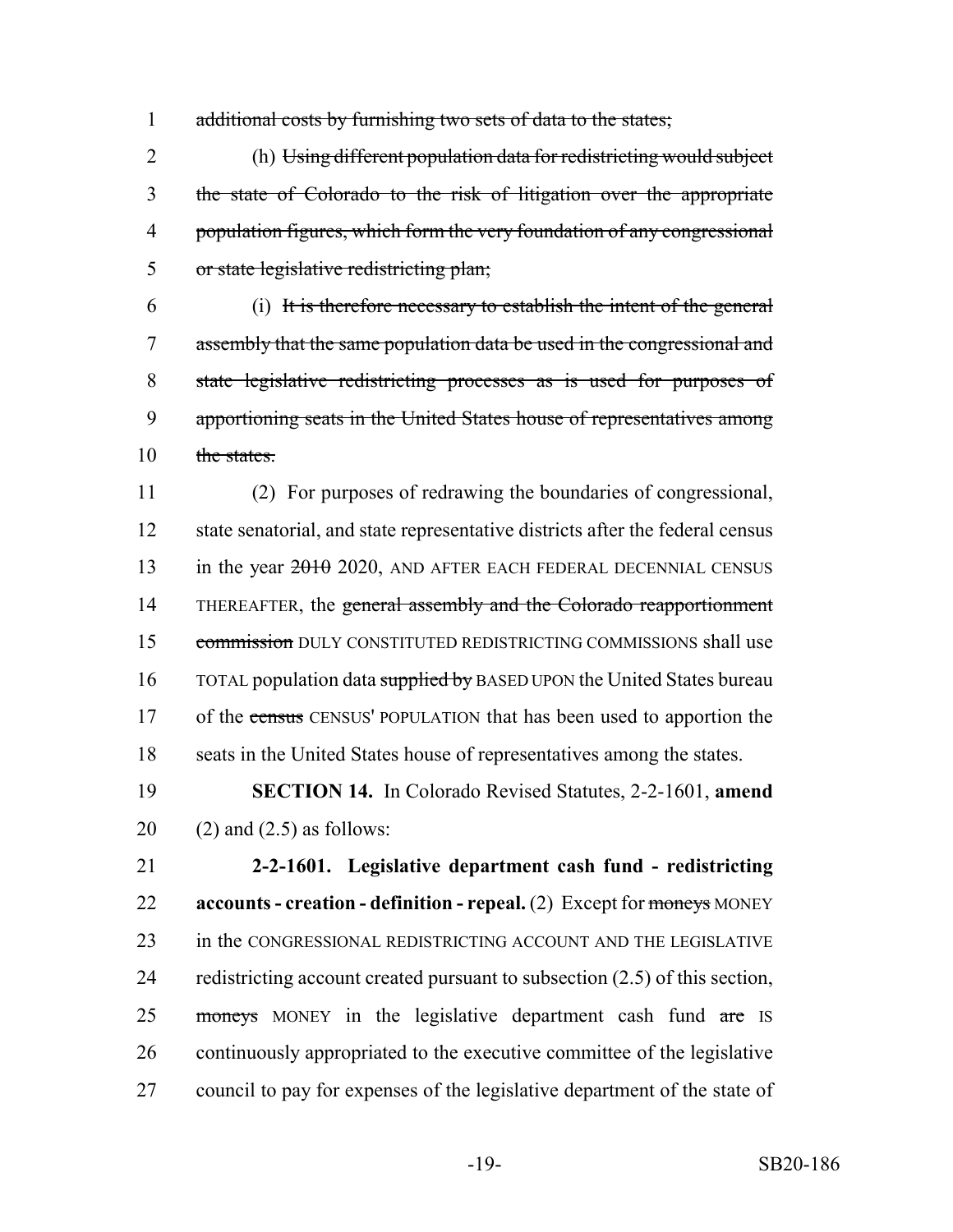1 Colorado. Moneys MONEY in the fund shall be expended consistent with 2 any terms and conditions imposed as a condition of receiving such 3 moneys MONEY as gifts, grants, or donations.

4 (2.5) (a) There is hereby ARE created in the legislative department 5 cash fund the CONGRESSIONAL redistricting account, referred to in this 6 subsection (2.5) as the "CONGRESSIONAL account", AND THE LEGISLATIVE 7 REDISTRICTING ACCOUNT, REFERRED TO IN THIS SUBSECTION (2.5) AS THE 8 "LEGISLATIVE ACCOUNT". The **account shall be** CONGRESSIONAL AND 9 LEGISLATIVE ACCOUNTS ARE comprised of any moneys MONEY 10 appropriated or transferred to the account ACCOUNTS and any moneys 11 MONEY received by the Colorado reapportionment INDEPENDENT 12 CONGRESSIONAL REDISTRICTING COMMISSION, CREATED PURSUANT TO 13 SECTION 44 OF ARTICLE V OF THE STATE CONSTITUTION; THE 14 INDEPENDENT LEGISLATIVE REDISTRICTING commission, created pursuant 15 to section 48 SECTION 46 of article V of the state constitution; or the 16 legislative council related to redistricting. Moneys MONEY in the 17 CONGRESSIONAL account are IS continuously appropriated to the 18 reapportionment commission INDEPENDENT CONGRESSIONAL 19 REDISTRICTING COMMISSION and to the legislative council staff to pay for 20 the expense of redistricting the congressional and state legislative districts 21 in the state. and to the general assembly to pay the expenses related to a 22 special session for congressional redistricting MONEY IN THE LEGISLATIVE 23 ACCOUNT IS CONTINUOUSLY APPROPRIATED TO THE INDEPENDENT 24 LEGISLATIVE REDISTRICTING COMMISSION AND TO THE LEGISLATIVE 25 COUNCIL STAFF TO PAY FOR THE EXPENSE OF REDISTRICTING THE STATE 26 LEGISLATIVE DISTRICTS IN THE STATE. All interest earned on the 27 investment of moneys MONEY in the account shall ACCOUNTS MUST be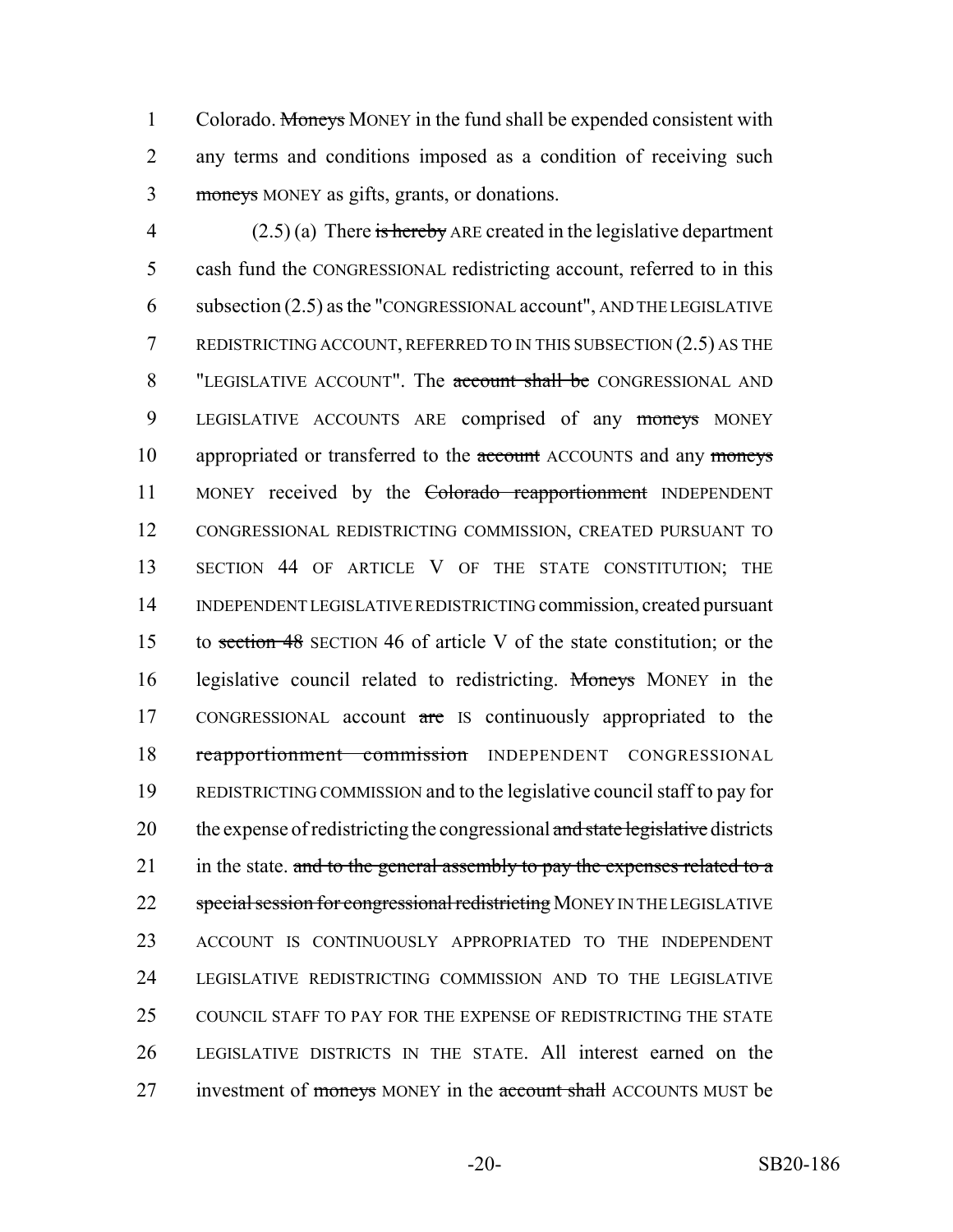1 credited to the account ACCOUNTS. Any moneys MONEY credited to the 2 account ACCOUNTS and unexpended at the end of any given fiscal year 3 shall remain REMAINS in the account ACCOUNTS and shall IS not revert 4 REVERTED or be transferred to the general fund or any other fund; except 5 that any unexpended moneys MONEY remaining in the account ACCOUNTS 6 as of <del>June 30, 2012, shall</del> JUNE 30 OF ANY YEAR ENDING IN 2 MUST be transferred to the legislative department cash fund.

8 (b) (I) ON THE EFFECTIVE DATE OF THIS SUBSECTION  $(2.5)(b)$ , THE STATE TREASURER SHALL DEDUCT TWO MILLION FIVE HUNDRED THOUSAND DOLLARS FROM THE LEGISLATIVE DEPARTMENT CASH FUND AND TRANSFER ONE MILLION TWO HUNDRED FIFTY THOUSAND DOLLARS TO THE CONGRESSIONAL ACCOUNT AND ONE MILLION TWO HUNDRED FIFTY THOUSAND DOLLARS TO THE LEGISLATIVE ACCOUNT.

 (II) THIS SUBSECTION (2.5)(b) IS REPEALED, EFFECTIVE JULY 1, 2022.

 **SECTION 15.** In Colorado Revised Statutes, 24-72-202, **amend** (8) as follows:

 **24-72-202. Definitions.** As used in this part 2, unless the context otherwise requires:

 (8) For purposes of subsections (6) and (6.5) of this section and sections 24-72-203 (2)(b) and 24-6-402 (2)(d)(III), the members of the Colorado reapportionment commission shall be INDEPENDENT CONGRESSIONAL REDISTRICTING COMMISSION AND THE INDEPENDENT LEGISLATIVE REDISTRICTING COMMISSION ARE considered elected officials.

 **SECTION 16.** In Colorado Revised Statutes, 30-10-306, **amend** (2) as follows: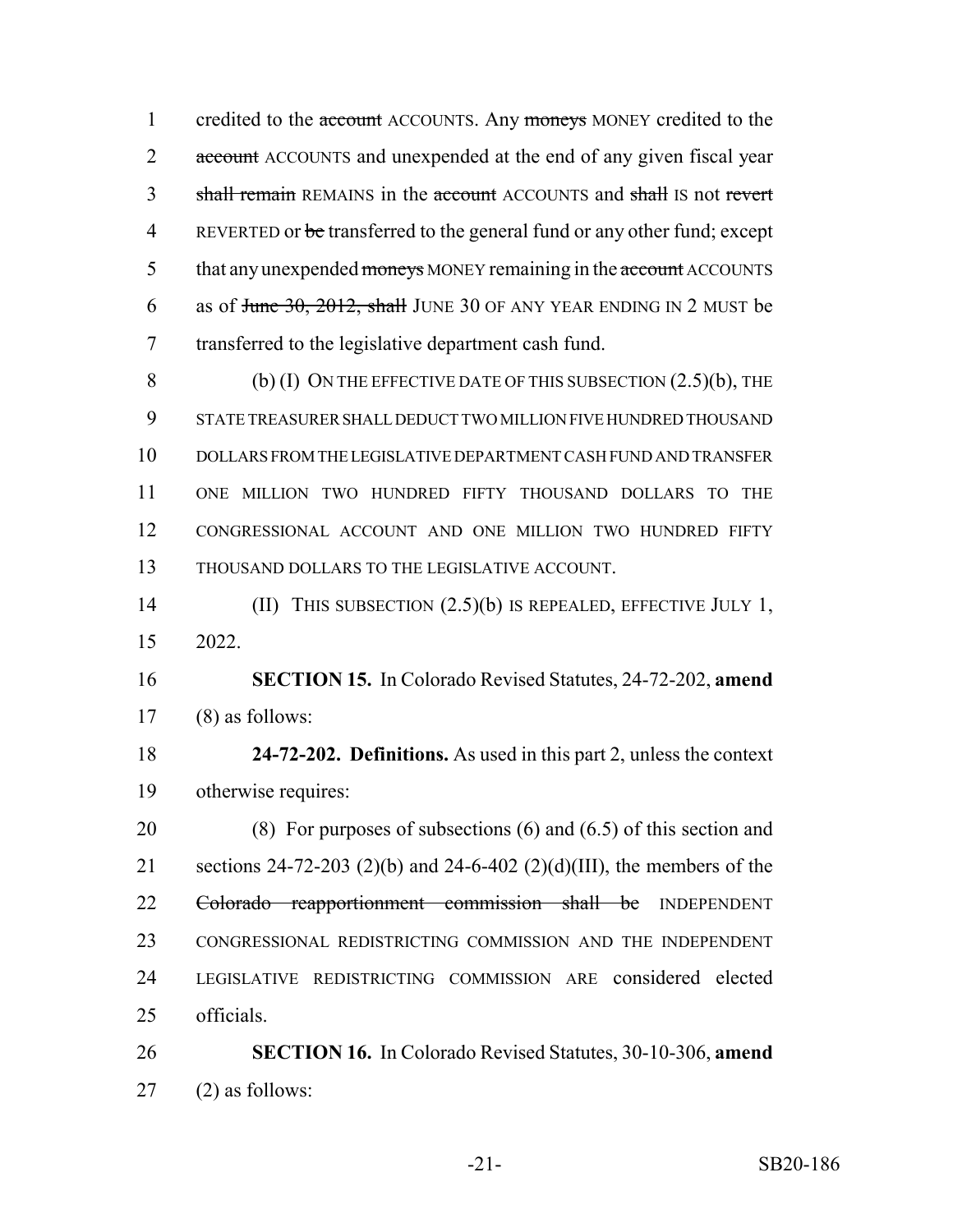**30-10-306. Commissioners' districts - vacancies.** (2) Each 2 county having a population of seventy thousand or more which THAT has chosen to increase the members of the board of county commissioners 4 from three to five shall MUST be divided into three or five districts by the board of county commissioners according to the method of election described in section 30-10-306.5 (5) or (6) or section 30-10-306.7. The 7 districts shall MUST be as nearly equal in population as possible based on the most recent federal census of the United States minus the number of persons serving a sentence of detention or confinement in any correctional facility in the county as indicated in the statistical report of the department of corrections for the most recent fiscal year. Each district 12 shall MUST be numbered consecutively and shall IS not be subject to alteration more often than once every two years; except that, notwithstanding subsection (3) of this section, the board may alter the districts to conform to precinct boundaries that are changed in accordance 16 with section 1-5-103 (1),  $C.R.S.,$  based on the division of the state into congressional districts or an approved plan for reapportionment REDISTRICTING of the members of the general assembly when necessary to ensure that no precinct is located in more than one district. 20 Commissioners shall be ARE elected at large or from districts according 21 to the method of election described in section 30-10-306.5 (5) or (6) or section 30-10-306.7. If any commissioner required to be resident in a district moves during his OR HER term of office from the district in which 24 he OR SHE resided when elected, his OR HER office shall thereupon 25 become BECOMES vacant. All proceedings by the board of county commissioners in formation of such districts not inconsistent with this section are confirmed and validated.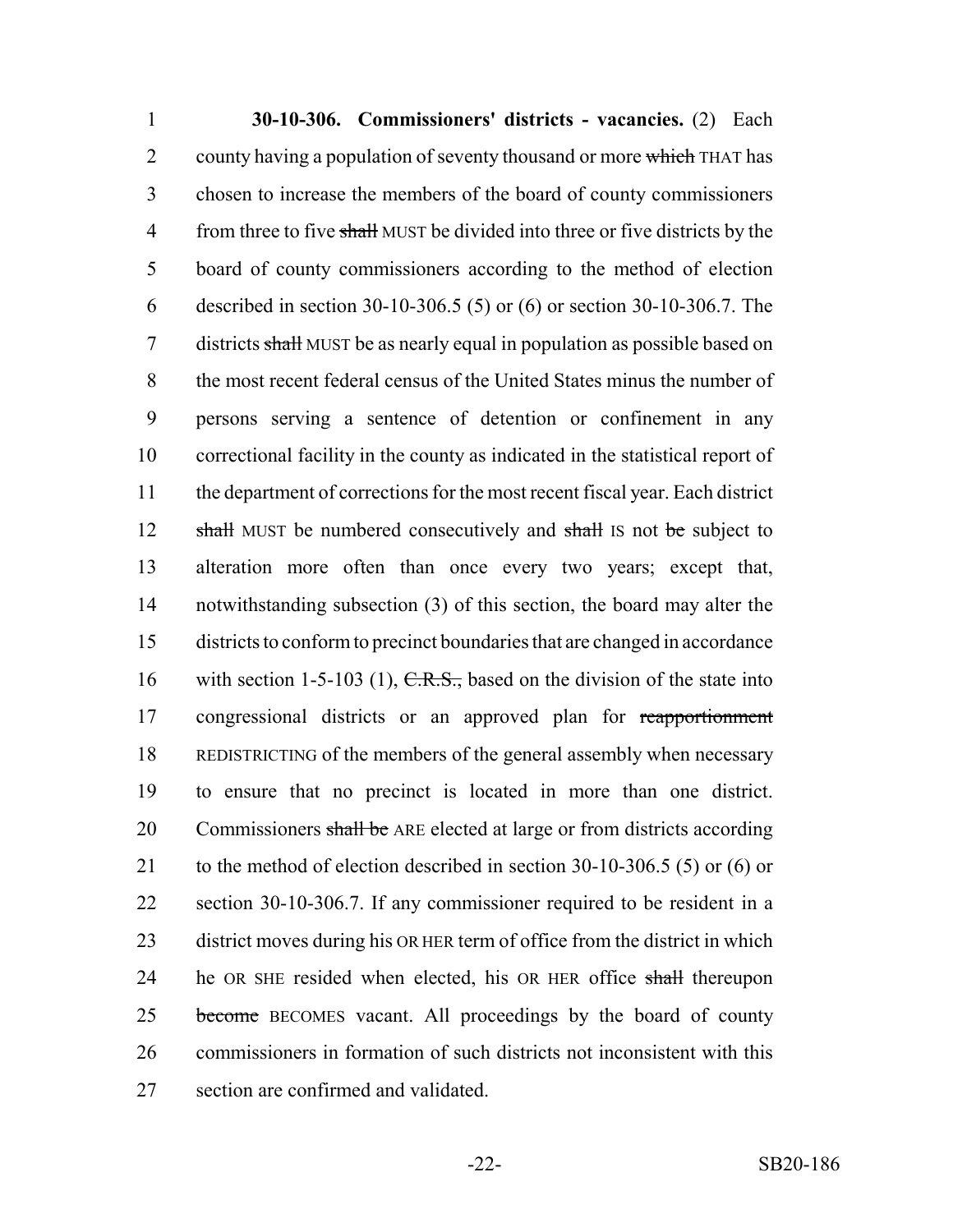1 **SECTION 17.** In Colorado Revised Statutes, 30-10-306.7, 2 **amend**  $(5)(a)$  as follows:

 **30-10-306.7. Procedure for electing county commissioners.** (5) (a) If a majority of the votes cast on the question are in favor of changing the method of electing the five commissioners or providing for three commissioners, as provided in subparagraph (II) or subparagraph 7 (HII) of paragraph (a) of subsection  $(2)$  SUBSECTION  $(2)(a)(II)$  OR (2)(a)(III) of this section, the board of county commissioners shall change the boundaries of the commissioner districts so as to create three districts as nearly equal in population as possible based on the most recent federal census of the United States minus the number of persons serving a sentence of detention or confinement in any correctional facility in the county as indicated in the statistical report of the department of 14 corrections for the most recent fiscal year. The districts shall MUST be 15 numbered consecutively and shall ARE not be subject to alteration more often than once every two years; except that, notwithstanding section 17 30-10-306 (3), the board may alter the districts to conform to precinct boundaries that are changed in accordance with section 1-5-103 (1), 19 C.R.S., based on the division of the state into congressional districts or an 20 approved plan for reapportionment REDISTRICTING of the members of the general assembly when necessary to ensure that no precinct is located in 22 more than one district. All other provisions of sections  $1-4-205$  (3)(a)  $\text{C.R.S.},$  and 30-10-306 (2) and (3) relating to the method of electing 24 members, as provided in this paragraph  $(a)$ , shall be SUBSECTION  $(5)(a)$ , 25 ARE applicable; except that, when districts are created, such changes shall MUST be completed by July 1 of the odd-numbered year immediately preceding the general election.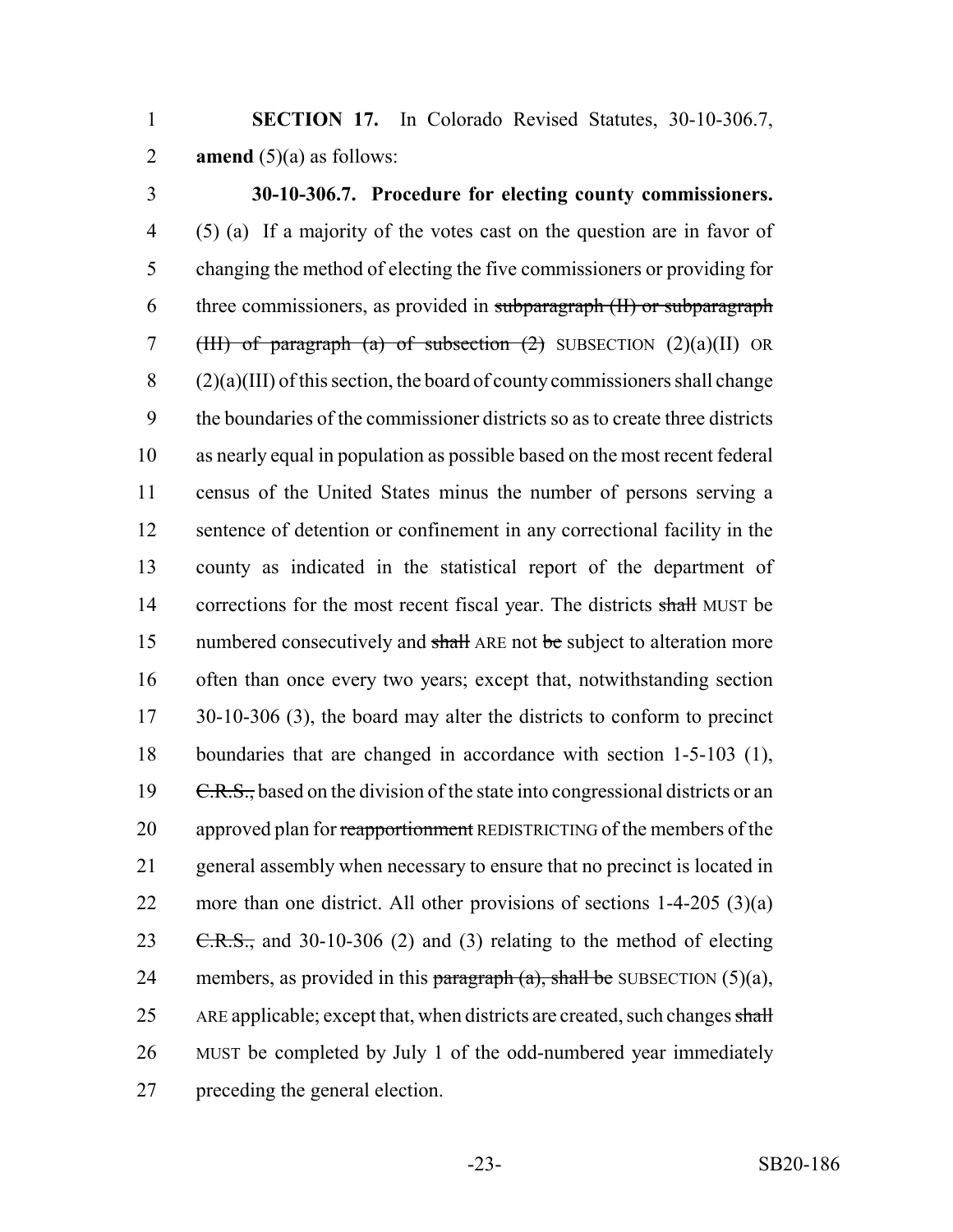**SECTION 18. Definitions.** As used in sections 18 to 24 of this act:

(1) "Census bureau" means the United States census bureau.

 (2) "Congressional commission" means the independent congressional redistricting commission established pursuant to section 44 of article V of the state constitution.

 (3) "Congressional plan" means the plan for the redistricting of congressional districts in Colorado based upon the census conducted in 2020 as provided by sections 44 to 44.6 of article V of the state constitution.

 (4) "Executive committee" means the executive committee of the legislative council.

 (5) "Judicial panels" means the panels of retired justices or judges designated by the chief justice of the Colorado supreme court pursuant to 15 sections 44.1 (5) and 47 (5) of article V of the state constitution to select members of the congressional and legislative commissions.

 (6) "Legislative commission" means the independent legislative redistricting commission established pursuant to section 46 of article V of the state constitution.

 (7) "Legislative plan" means a plan for the redistricting of Colorado state senatorial and representative districts based upon the census conducted in 2020 as provided in sections 46 to 48.4 of article V of the state constitution.

 (8) "Nonpartisan staff" means employees of the legislative council staff and the office of legislative legal services designated pursuant to section 19 (1) of this act.

**SECTION 19. Nonpartisan staff - staff director - hearings.**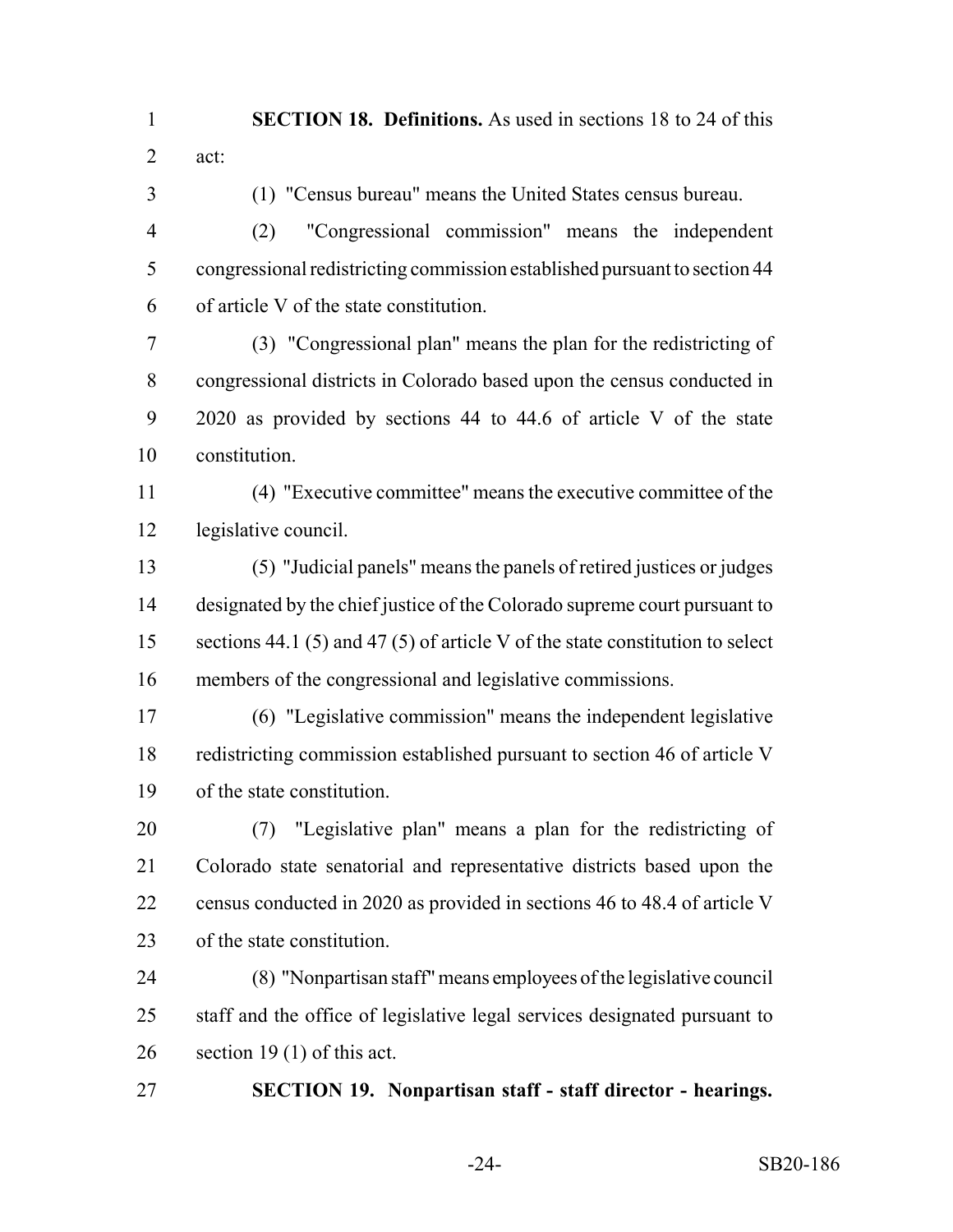1 (1) Pursuant to sections  $44.2 \cdot (1)(b)$  and  $48 \cdot (1)(b)$  of article V of the state constitution, the director of research for the legislative council and the director of the office of legislative legal services are to assign nonpartisan staff from their offices as they deem necessary to carry out the provisions of sections 44 to 48.4 of article V of the state constitution and of this act.

 (2) The director of research for the legislative council and the director of the office of legislative legal services may appoint a nonpartisan staff director who shall keep a full and true record of all proceedings of the congressional and legislative commissions and perform such other duties as the commissions may prescribe. The nonpartisan staff director shall obtain and prepare the materials set forth in section 19 (3) of this act and shall compile such other data or materials as the congressional or legislative commission may direct.

 (3) The congressional or legislative commission may request additional information or staff assistance it deems necessary from the agencies of state government, and such agencies shall furnish such information or assistance to the extent feasible within existing appropriations or in accordance with any contract between the agency and the commission.

 (4) The congressional and legislative commissions may have the use of the committee rooms in the state capitol building and the legislative services building for their hearings.

## **SECTION 20. Application form - review - judicial panels -**

- **compensation.** (1) As required by sections 44.1 (3) and 47 (3) of article V of the state constitution, nonpartisan staff shall:
- (a) Develop an application form for persons interested in serving on the congressional or legislative commission;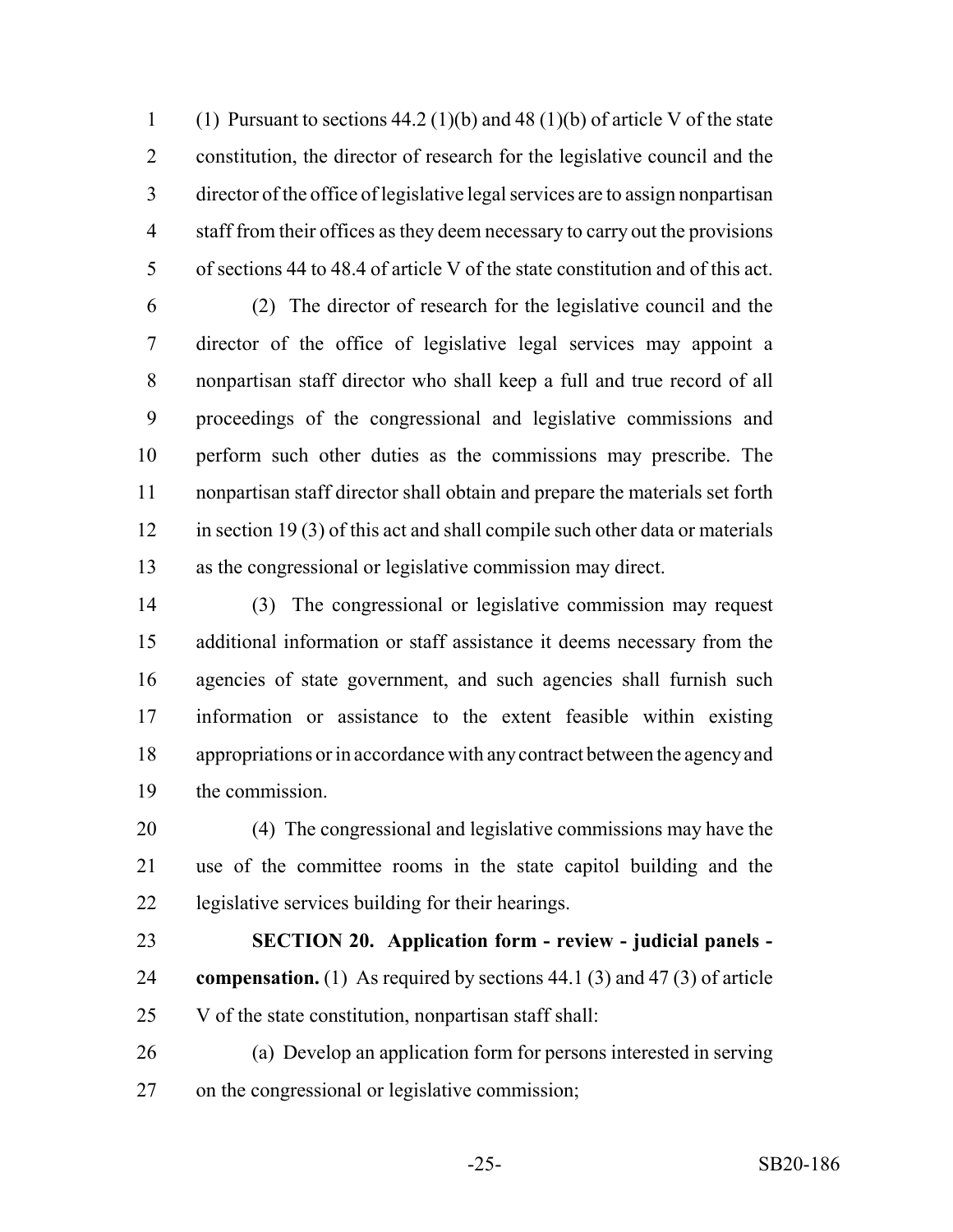(b) With the assistance of the secretary of state, make objective and factual findings as to whether each applicant meets the constitutional qualifications to serve on the congressional or legislative commission; and

 (c) Assist the judicial panels appointed pursuant to sections 44.1 (5) and 47 (5) of article V of the state constitution in selecting members of the congressional and legislative commissions.

 (2) Members of the judicial panels receive a per diem of one hundred fifty dollars for each day that the member works. Members of the panels are to be reimbursed for actual and necessary expenses incurred while performing official duties, together with mileage at the rate at which members of the general assembly are reimbursed pursuant to section 2-2-317, Colorado Revised Statutes.

 (3) The panels appointed pursuant to sections 44.1 (5) and 47 (5) of article V of the state constitution may have the use of the committee rooms in the state capitol building and the legislative services building for its hearings.

 **SECTION 21. Arrangements pending the organization of the redistricting commissions.** (1) The general assembly finds that the redistricting of congressional and state senatorial and representative districts requires the compilation, assimilation, and analysis of large amounts of census data and maps; that the task of redistricting involves complex mathematical analysis and a thorough consideration of legal issues under the state and federal statutes and constitution; that 2020 census data and maps are being furnished to the states in computerized 26 form; and that the arrangements set forth in this section and section 22 of this act are provided in order to assure that the congressional and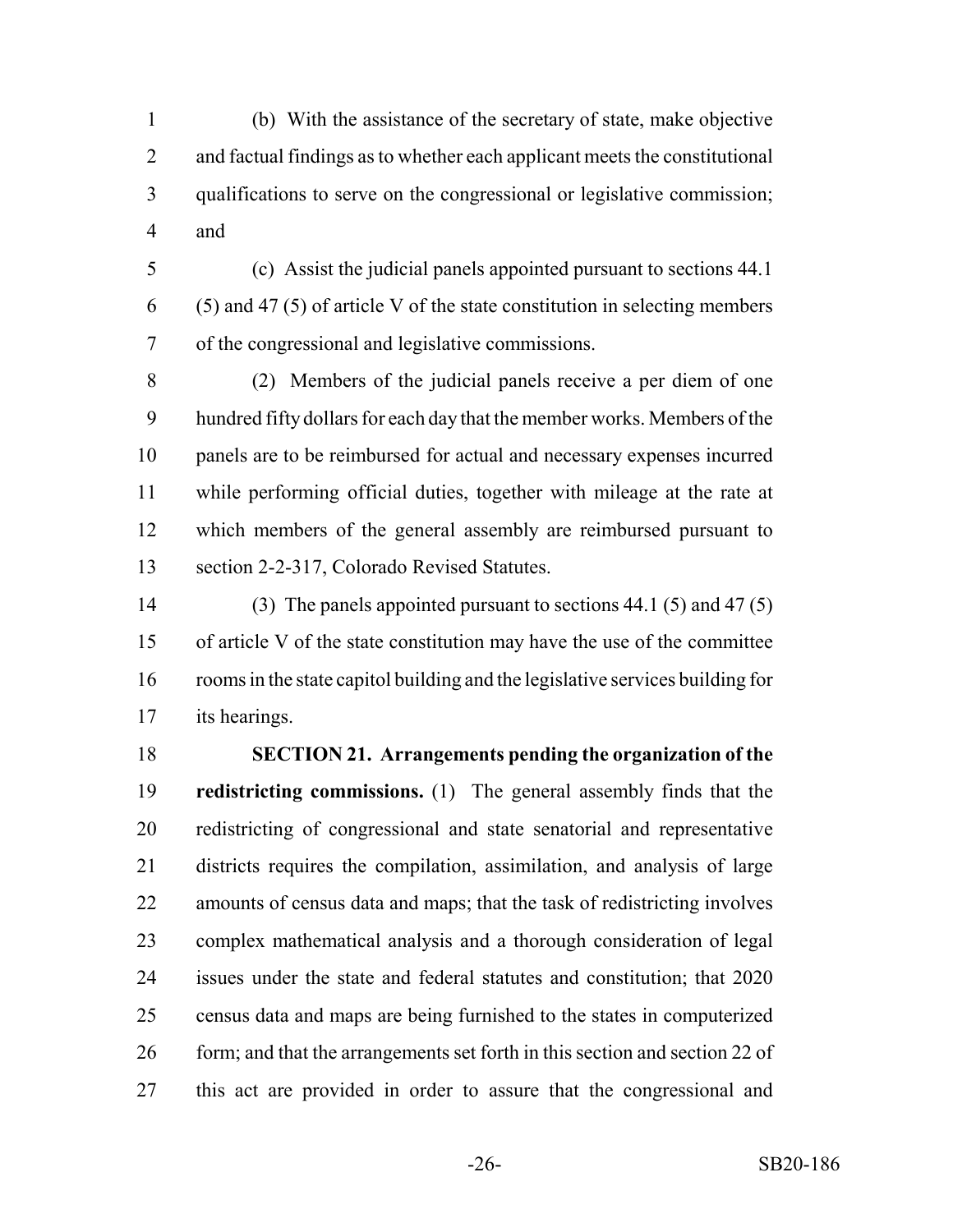| $\mathbf{1}$   | legislative commissions are as prepared as possible to begin their          |
|----------------|-----------------------------------------------------------------------------|
| $\overline{2}$ | substantive work as soon as possible.                                       |
| 3              | (2) The following offices shall provide the legislative council staff       |
| 4              | any necessary assistance prior to the appointment of the commissions:       |
| 5              | (a) The office of legislative legal services;                               |
| 6              | (b) The division of local government in the department of local             |
| 7              | affairs; and                                                                |
| 8              | (c) The department of state.                                                |
| 9              | (3) The legislative council staff shall make the following materials        |
| 10             | available to the congressional and legislative commissions:                 |
| 11             | (a) A computer database describing all units of census geography            |
| 12             | built from the TIGER line file received from the census bureau;             |
| 13             | (b) A computer database of population data built from the Public            |
| 14             | Law 94-171 files received from the census bureau, including racial and      |
| 15             | ethnic data;                                                                |
| 16             | (c) A computer database of election and voter registration                  |
| 17             | information for the 2018 and 2020 general elections;                        |
| 18             | (d) Any available information indicating the location of cultural,          |
| 19             | economic, geographic, demographic, and trade area factors in Colorado;      |
| 20             | and                                                                         |
| 21             | (e) Any available information or analysis of state and federal court        |
| 22             | decisions concerning redistricting.                                         |
| 23             | (4) The executive committee may make arrangements for office                |
| 24             | space for the congressional and legislative commissions and its staff prior |
| 25             | to the convening of the commissions, including but not limited to the       |
| 26             | leasing of appropriate facilities and office equipment.                     |
| 27             | <b>SECTION 22. Computer system.</b> (1) The director of research            |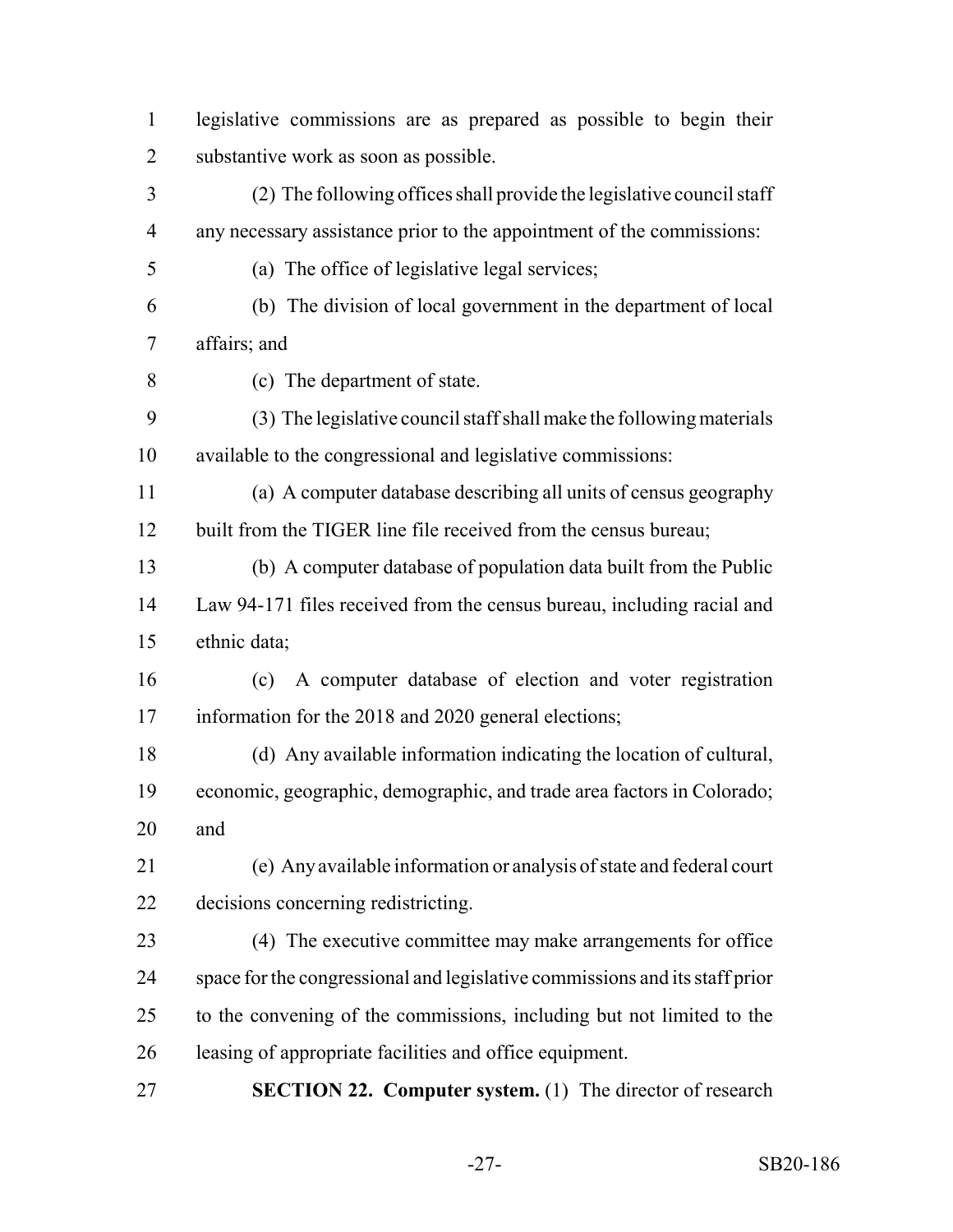of the legislative council is responsible for acquiring a computerized system that uses census data and maps to prepare congressional and legislative plans in conformity with statutory and constitutional criteria 4 and within the applicable time constraints. The director of research may contract for the acquisition of computer hardware and software and for the provision of computer services as are necessary to accomplish the tasks of this subsection (1). The computer system must be available for use by the congressional commission for the congressional plan and by the legislative commission for the legislative plan.

 (2) Election and voter registration information for the 2018 and 2020 general elections must be incorporated in the database for the computerized redistricting system. Such information is to be taken or derived from the official records of the secretary of state or, if such data are not available from the secretary of state, from the official records of the county clerks and recorders. Election and voter registration information in the computerized system must be considered to be official election and voter registration data for all purposes related to redistricting based upon the 2020 census.

 **SECTION 23. Congressional commission - organizational provisions - compensation - expenses.** (1) Members of the congressional commission are appointed and convened, and the officers of the commission elected, pursuant to sections 44.1 and 44.2 of article V of the state constitution.

 (2) Members of the congressional commission receive a per diem of ninety-nine dollars for attendance at regularly scheduled meetings of the commission and are reimbursed for actual and necessary expenses incurred while performing official duties, together with mileage at the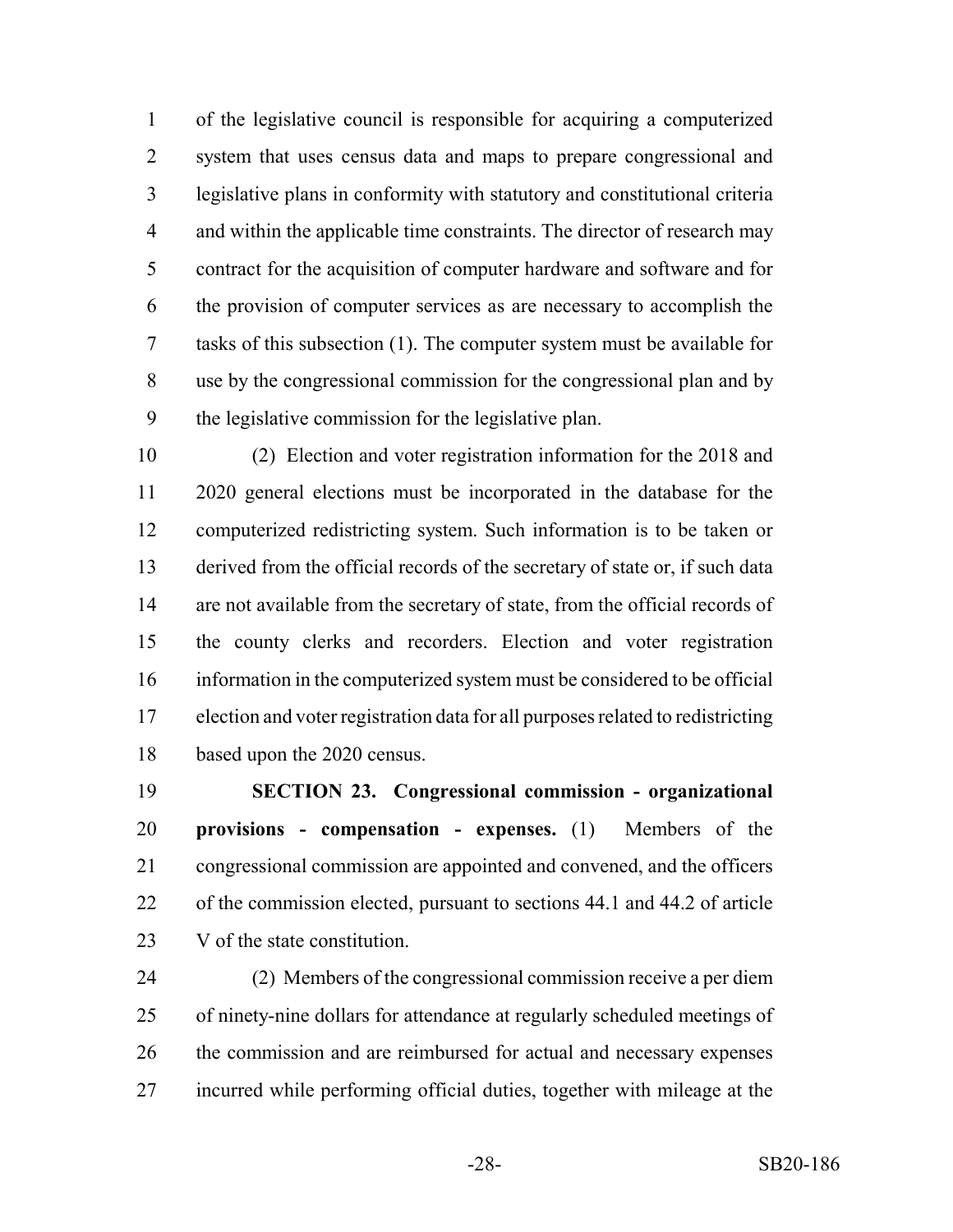rate at which members of the general assembly are reimbursed pursuant to section 2-2-317, Colorado Revised Statutes. A member of the commission who is a state officer or employee shall not claim per diem compensation from more than one source for official activities on the same day.

 (3) All expenses incurred by the congressional commission, including per diem compensation and mileage of commission members and expenses of employees, are paid upon vouchers signed by the chair of the commission, or in his or her absence or unavailability, the vice-chair or the staff director upon instruction by the chair in each instance and drawn upon money appropriated for use by the commission. The director of research of the legislative council shall also sign all such vouchers, except vouchers for the payment of per diem compensation and mileage of commission members.

 **SECTION 24. Legislative commission - organizational provisions - compensation - expenses.** (1) Members of the legislative commission are appointed and convened, and the officers of the commission elected, pursuant to sections 47 and 48 of article V of the state constitution.

 (2) Members of the legislative commission receive a per diem of ninety-nine dollars for attendance at regularly scheduled meetings of the commission and are reimbursed for actual and necessary expenses incurred while performing official duties, together with mileage at the rate at which members of the general assembly are reimbursed pursuant to section 2-2-317, Colorado Revised Statutes. A member of the commission who is a state officer or employee shall not claim per diem compensation from more than one source for official activities on the